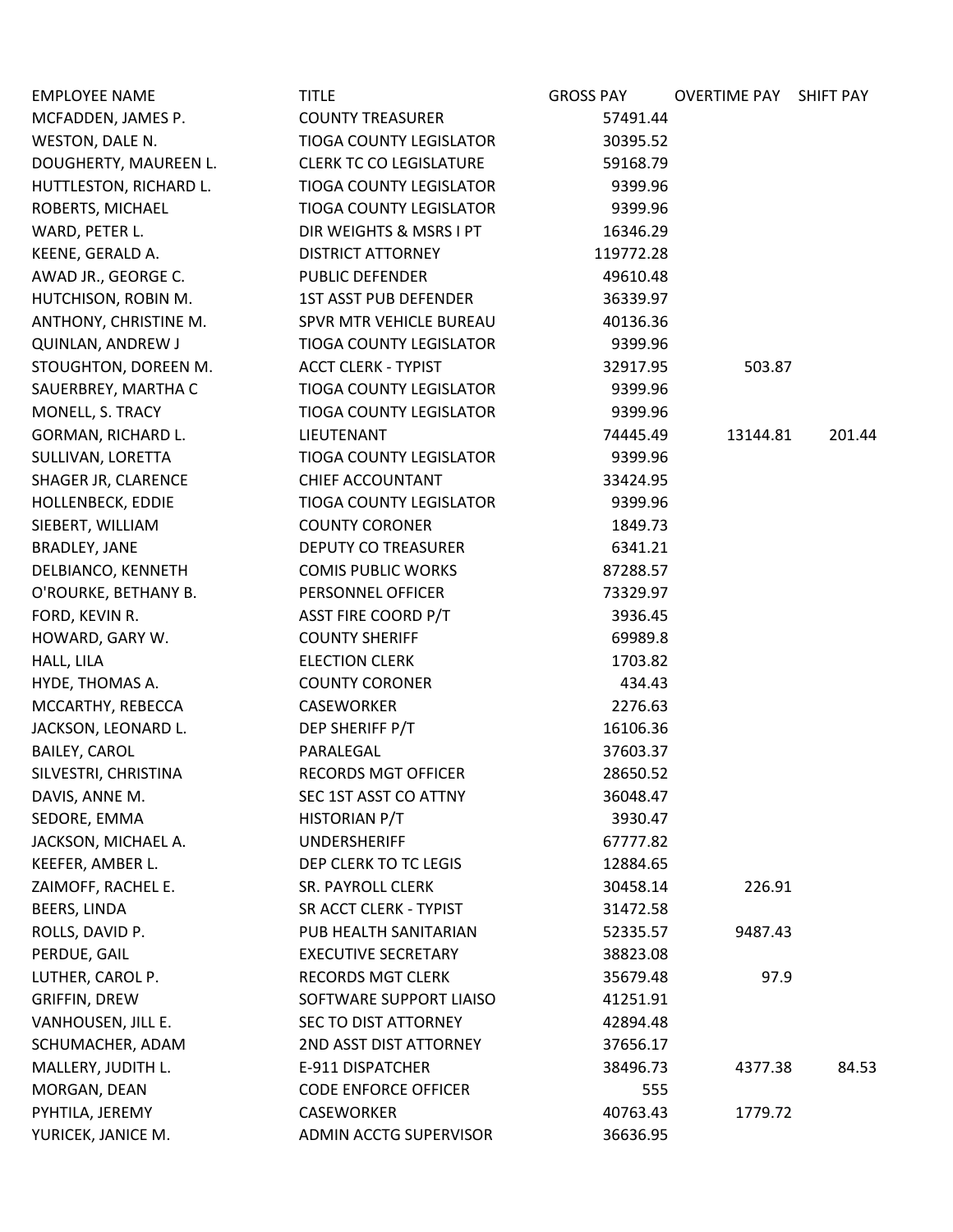| SHELTON, JOEL              | PROBATION OFFICER              | 4874.34  | 70.53    |         |
|----------------------------|--------------------------------|----------|----------|---------|
| WEIDMAN, DARLENE D.        | COORD CHILD SPPT ENFCMT        | 55942.01 | 878.64   |         |
| WORTHING, JOHN R.          | PROBATION OFFICER P/T          | 5647.8   |          |         |
| GARTENMAN, ERIC H.         | 2ND ASST PUB DEFENDER          | 12232.8  |          |         |
| RYDER, TERESA LEE          | WELF MNGMT SYST COORD          | 53502.29 | 1124.03  |         |
| GRAVEN, IRENE C.           | <b>1ST ASST DIST ATTORNEY</b>  | 41079.06 |          |         |
| WOODBURN, ROBERT L.        | <b>COUNTY CLERK</b>            | 53991.85 |          |         |
| SWARTS, DOUGLAS A.         | <b>CORRECTIONS OFFICER</b>     | 48300.97 |          |         |
| LEWIS, NEIL J.             | <b>COUNTY CORONER</b>          | 1399.73  |          |         |
| SPANGENBURG, WILLIAM D.    | <b>CORRECTIONS OFFICER</b>     | 48664.15 | 363.3    |         |
| BROWN, PATRICIA A.         | ADMIN ACCTG SUPERVISOR         | 43095.73 |          |         |
| MANZER, ROBERT L.          | <b>AUTOMOTIVE STOCK CLERK</b>  | 50169.41 | 9219.07  |         |
| HAWLEY, MAUREEN A.         | YOUTH BUREAU DIRECTOR          | 19749.54 |          |         |
| TRUESDAIL JR., DANIEL D.   | <b>WORKING SUPERVISOR</b>      | 68192.09 | 24772.28 |         |
| ANDERSON, JEFFREY L.       | LIEUTENANT                     | 24526.39 | 11774.93 |         |
| SEYMOUR, JANET N.          | <b>ADMINISTRATIVE SEC</b>      | 33921.09 | 171.96   |         |
| CHANDLER, LISA C.          | MOTOR VEHICLE EXAMINER         | 23647.73 | 161.54   |         |
| YAEGER, TREVOR J.          | <b>DEPUTY SHERIFF</b>          | 60292.2  | 7877.8   | 1313.55 |
| QUIGLEY, JUDITH M.         | <b>COUNTY ATTORNEY</b>         | 91717.53 |          |         |
| <b>BARTON, MARIETTA J.</b> | E-911 DISPATCHER               | 36753.24 | 4771.61  | 1350.4  |
| SHULER, MARGARET M.        | PUBLIC HEALTH NURSE            | 37998.53 |          |         |
| HAMMOND, GERALDINE M.      | <b>QUALITY CONTROL INSPECT</b> | 42768.2  |          |         |
| HARDING, KARLA J.          | <b>OFFICE MANAGER</b>          | 9612.82  |          |         |
| BENNETT, DONNA JOY         | PROBATION DIRECTOR II          | 65013.57 |          |         |
| COSTANTINI, JOYCE          | SR MOTOR VEH LIC CLERK         | 27498.76 | 166.39   |         |
| HELLENTHAL, JILL M.        | HEAD SOCIAL WELFARE EX         | 33494.94 |          |         |
| GALLO, REBECCA E.          | MOTOR VEHICLE EXAMINER         | 9004.44  |          |         |
| WHITMORE, CORRINE J.       | <b>SOC SVCS INVESTIGATOR</b>   | 39647.72 | 1231.29  |         |
| LASATER, ELAINE M.         | SEC TO COMMISSIONER SS         | 41924.12 |          |         |
| DUFF, THOMAS E.            | <b>PROB SUPERVISOR</b>         | 59545.97 |          |         |
| BARRY, EDWARD J.           | <b>COMPUTER PGMER (SPEC)</b>   | 43565.96 |          |         |
| EIKLOR, DANIEL G.          | DEP SHERIFF P/T                | 7154.47  |          |         |
| HANBURY, LUCINDA L.        | <b>PROB SUPERVISOR</b>         | 62530.48 | 609.04   |         |
| MCKEE, MARY E.             | SOCIAL SERV EMPL SPEC          | 40562.92 | 926.77   |         |
| CASELLA, JACQUELINE        | E & T COUNSELOR                | 33983.48 |          |         |
| WILLIAMS, JESSICA A.       | <b>CORRECTIONS SERGEANT</b>    | 53655.72 | 1058.25  |         |
| HEYMAN, KIMBERLY           | SOCIAL SERV EMPL SPEC          | 35816.89 | 77.18    |         |
| ROOT, CHRISTIAN            | <b>1ST ASST CO ATTORNEY</b>    | 76572.91 |          |         |
| BARTON, GAIL L.            | DEP COMM SOCIAL SERVS          | 71933.31 |          |         |
| VANDEMARK, VALERIE M.      | MOTOR VEHICLE EXAMINER         | 24369.39 |          |         |
| TEED, ANITA T.             | <b>SUPPORT INVESTIGATOR</b>    | 39714.33 | 591.99   |         |
| FELTEY, JOHN J.            | <b>HEAVY EQUIP OPERATOR I</b>  | 41799.67 | 4809.27  |         |
| ROBINS, MICHELE I.         | SOCIAL WELFARE EXAMINER        | 37739.13 | 206.52   |         |
| OWENS, SUSAN               | PERSONNEL CLERK                | 1435.47  | 26.84    |         |
| OLIN, MARGARETA C.         | <b>DEPUTY CO TREASURER</b>     | 42587.18 |          |         |
| HENRY, NANCY               | <b>CIVIL SERVICE ASSISTANT</b> | 27887.9  |          |         |
| JOBSON, LAURA S.           | SR CASEWORKER                  | 46260.54 | 5974.04  |         |
|                            |                                |          |          |         |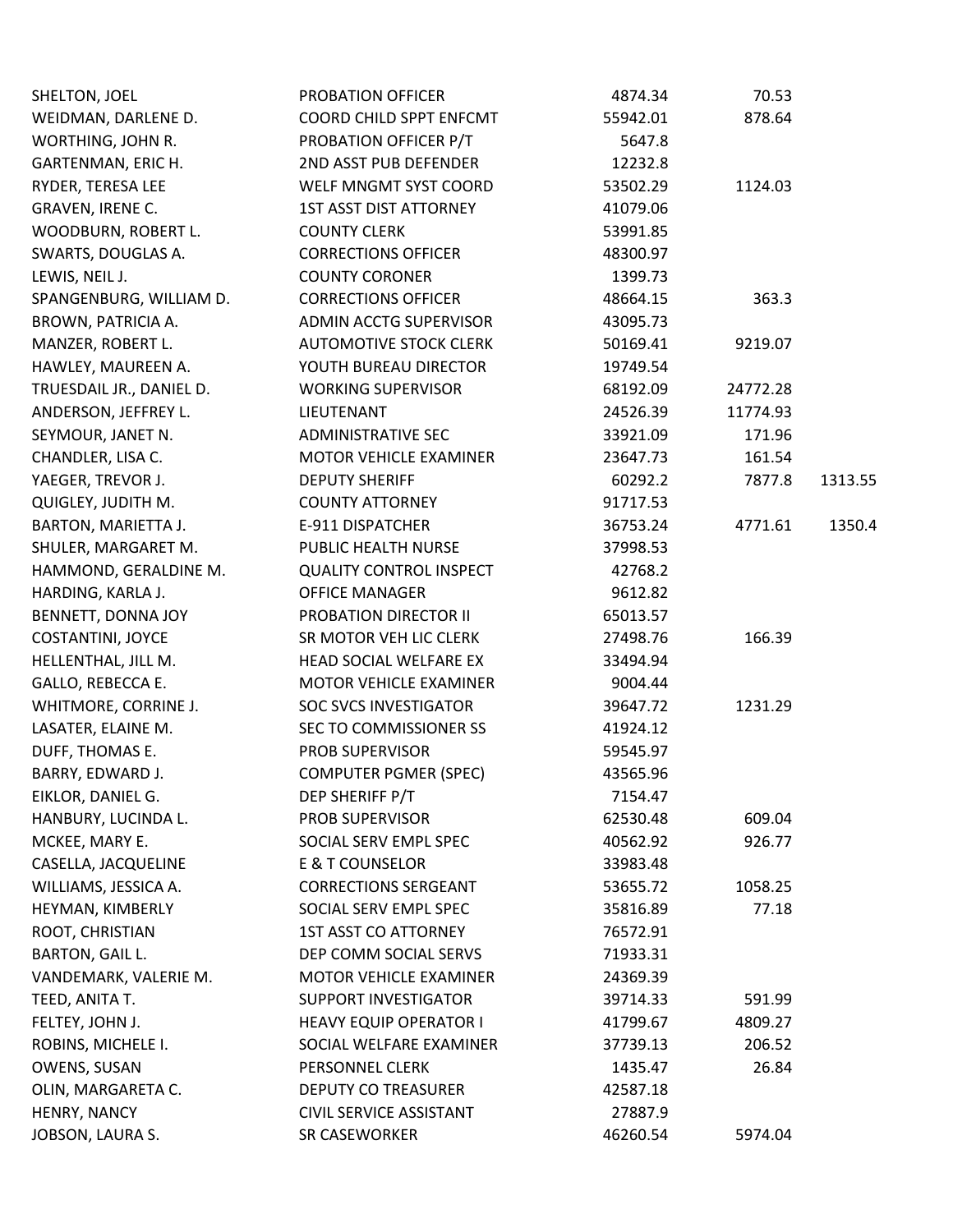| CRAVEN, GEORGE C.        | <b>ENGINEERING TECHNICIAN</b>  | 32712.8  |          |        |
|--------------------------|--------------------------------|----------|----------|--------|
| OLMSTEAD, CHRISTY L.     | PRIN SOC WELF EXAMINER         | 38096.99 | 1704.49  |        |
| ZORN, PATRICIA A.        | <b>ACCT CLERK - TYPIST</b>     | 40946.72 |          |        |
| NICKELS, JENNIFER        | CASEWORKER                     | 30055.44 | 3905.57  |        |
| SLOCUM, JEAN MARIE       | <b>SR TYPIST</b>               | 31101.33 | 115.09   |        |
| DELMAGE JR, JOHN H.      | <b>DEPUTY SHERIFF</b>          | 59107.32 | 6474.67  | 1531.8 |
| KROME, DARLA             | LIC PRACTICAL NURSE            | 14369.8  |          |        |
| PEETERS, JOHANNES        | PUBLIC HEALTH DIRECTOR         | 82369.81 |          |        |
| WHEELAND, SALLY L.       | PUBLIC HEALTH NURSE            | 55821.32 | 1261.18  |        |
| CAMPBELL, CHARISSE       | <b>CASE SUPVR - GRADE B</b>    | 43257.26 | 99.5     |        |
| CARRIGG, STEPHANIE S.    | PARALEGAL                      | 37348.33 |          |        |
| RHODES, PAUL C.          | <b>INVESTIGATOR</b>            | 60309.16 | 4168.11  | 41.13  |
| ROUGHT, LINDA D.         | <b>CORRECTIONS OFFICER</b>     | 49811.86 | 1510.89  |        |
| ROSENBERGER, TERI        | SR PROBATION OFFICER           | 41872.11 | 361.78   |        |
| MAYO, DAVID              | <b>COMPUTER MAINT TECH</b>     | 40251.78 |          |        |
| STRUBLE, ELIZABETH       | E-911 DISPATCHER               | 38656.32 | 6058.32  | 1332.4 |
| <b>GUNTHER, SARAH</b>    | <b>TYPIST</b>                  | 22989.54 |          |        |
| HOWE, AVERYL L.          | MANAGED CARE COORDINATO        | 32786.1  |          |        |
| SLOCUM, NORMA M.         | <b>SEC TO PERSONNEL OFF</b>    | 5421.75  |          |        |
| REYNOLDS, MARILYN B.     | <b>SUPVG PUB HEALTH NURSE</b>  | 66789.38 | 13198.03 |        |
| MILLER, TODD             | 2ND ASST PUB DEFENDER          | 18386.62 |          |        |
| <b>AUSTIN, ANNE</b>      | HOME HEALTH AIDE               | 30060.86 | 2349.8   |        |
| FORTIER, SUSAN G.        | DATA ENTRY MACH OPERATR        | 35627.42 |          |        |
| SNAPP, CARLTON D.        | SIGN MAINTENANCE WORKER        | 45673    | 6233.74  |        |
| <b>BENNETT, LYNN</b>     | <b>TYPIST</b>                  | 23072.94 |          |        |
| <b>GREEN, JENNIFER</b>   | <b>SR CASEWORKER</b>           | 48483.65 | 8175.61  |        |
| FEDOROWICZ, STEPHEN V.   | <b>ASST FIRE COORD P/T</b>     | 3785.52  |          |        |
| NEBENFUHR, MANDY         | WLF MGMT SYST ASSISTANT        | 30232.45 |          |        |
| HASKETT, SUSAN           | SOFTWARE SUPPORT LIAISO        | 35983.27 |          |        |
| FRENZ, BERNADETTE A.     | SUPVG CLIN SOC WKR             | 62445.75 |          |        |
| TALCOTT, BRADLEY S.      | <b>INVESTIGATOR</b>            | 58818.17 | 2673.54  | 44.71  |
| ZEPKOWSKI, JENNIFER      | REG PROFESSIONAL NURSE         | 47734.86 | 5666.56  |        |
| RESUE, MICHELE           | <b>CASE SUPVR - GRADE B</b>    | 43559.79 | 309.38   |        |
| GELATT, MARY L.          | REG PROFESSIONAL NURSE         | 47029.3  | 73.13    |        |
| HALL, SUE E.             | SR SOC WELFARE EXAMINER        | 45018.03 | 307.53   |        |
| VOUGHT, JOYCE            | HOME HEALTH AIDE               | 27302.99 | 2180.37  |        |
| ROMANCZUK-SMELCER, SUSAN | DIR OF COMMUNITY SERV          | 81017.15 |          |        |
| ROCKWELL, DIANE          | <b>SEC TO SHERIFF</b>          | 46324.15 |          |        |
| WALKER, CHRISTIE A.      | <b>CASE SUPVR - GRADE B</b>    | 61091.37 | 441.45   |        |
| AYERS, DAVID S.          | <b>HEAVY EQUIP OPERATOR II</b> | 45574.75 | 5272.55  |        |
| PRATT, ELLEN             | SOLID WASTE MANAGER            | 44080.27 |          |        |
| LOUNSBURY, TINA M.       | SR CASEWORKER/RN               | 54863.95 | 307.7    |        |
| HALLETT, RICHARD         | <b>INVESTIGATOR</b>            | 61252.74 | 5083.02  | 69.8   |
| CLARK, KIMBERLY A.       | PRIN SOC WELF EXAMINER         | 50550.56 | 5451.64  |        |
| RILEY, BARBARA L.        | PROBATION OFFICER              | 39495.32 | 488.9    |        |
| WINTERS, STACEY L.       | SR PROBATION OFFICER           | 46738.11 | 147.41   |        |
| HOLLENBECK, RITA         | <b>ACCTG SUPVR - GRADE B</b>   | 51509.77 | 3739.57  |        |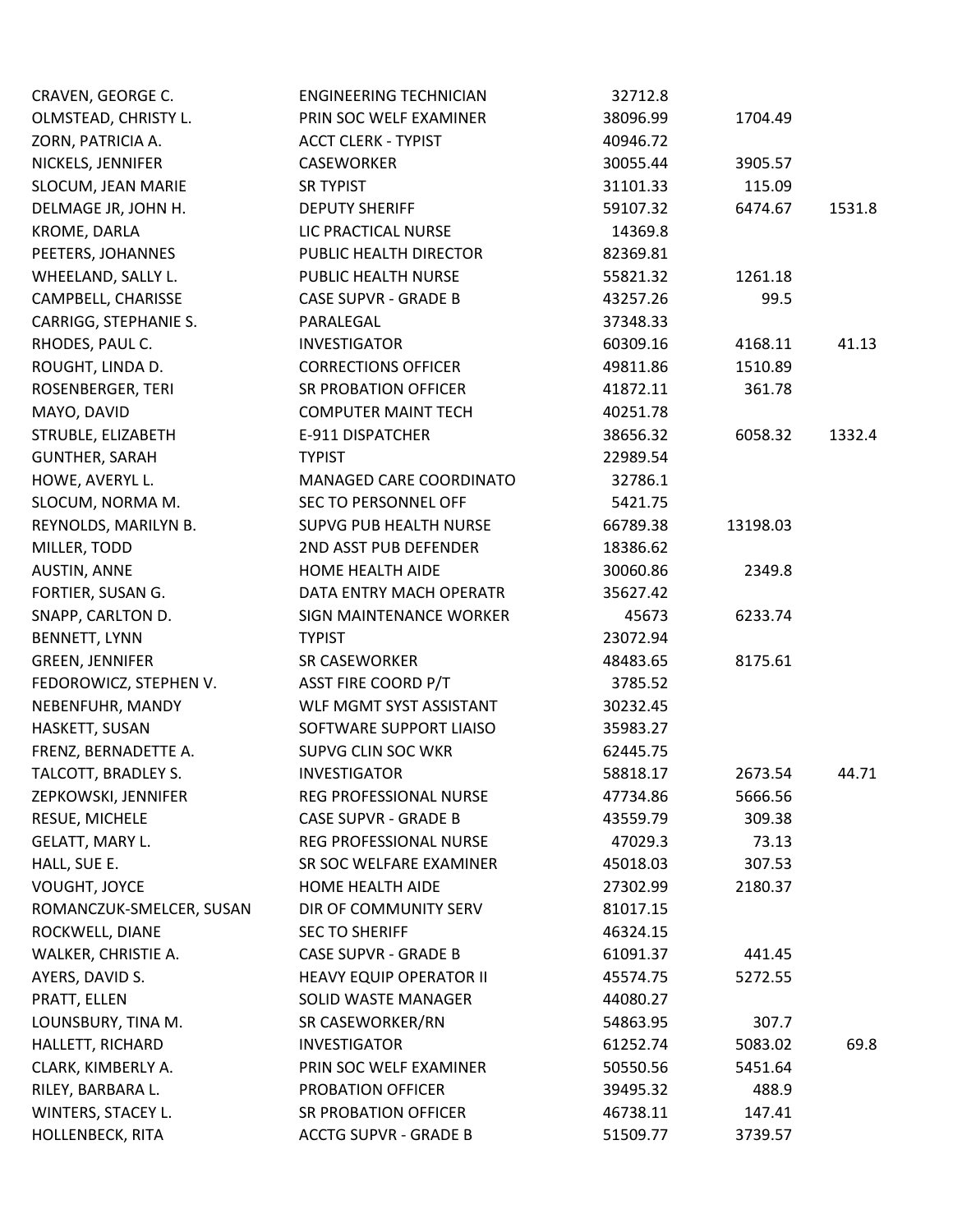| 29.06<br>MARSH, DONALD<br><b>CASE SUPVR - GRADE B</b><br>43312.35<br>SEC TO DIR OF PROBATION<br>KALLIN, KRISTEN S.<br>34200.42<br>HORTON, HEATHER<br>SOCIAL SERV EMPL SPEC<br>33153.39<br>18.23<br>SINSABAUGH, TERRY<br><b>CORRECTIONS SERGEANT</b><br>55760.63<br>3263.16<br>WHITE, EDWARD C.<br><b>HEAVY EQUIP OPRATOR III</b><br>3346.26<br>42989.38<br><b>BLDG MAINT MECHANIC I</b><br>35007.11<br>MURRAY, THOMAS<br>4450.07<br>REG PROF NURSE P/T<br>WARD, REBECCA<br>15560.82<br><b>CORRECTIONS LIEUTENANT</b><br>MARSH, NATHANIEL<br>58391.4<br>2608.71<br>GRANT, GARY<br>DIR OF ADMIN SERVICES<br>57074.67<br>KEMP, BRENDA A.<br><b>CORRECTIONS OFFICER</b><br>34114.57<br>485.95<br>RICHARDS, ARRAH<br>PAYROLL CLERK TYPIST<br>30125.56<br>PLACE, KIMBERLY<br>SOCIAL WELFARE EXAMINER<br>27477.1<br>98.53<br>WHITE, WILLIAM<br>SERGEANT-SHERIFF<br>60191.01<br>3747.43<br>343.66<br>GOODSPEED, DEBRA<br>SOCIAL SERV EMPL SPEC<br>33298.36<br>499.24<br>TUCKER, VICKIE L.<br>SOCIAL WELFARE EXAMINER<br>8668.69<br>YANCHUS, ROBERT T.<br><b>EMPLMT CONTRACTS SPEC</b><br>4400<br>DEATS, SYLVIA M.<br>SR ACCT CLERK - TYPIST<br>18874.59<br>MCCALL, SHERI<br><b>EMPLOYMENT CTR SUPERVR</b><br>46515.38<br><b>BEUTER, BONNIE</b><br><b>ADMINISTRATIVE SEC</b><br>28849.25<br>MARATEA, MICHAEL S.<br>SR. ADMIN PROB OFFICER<br>53752.79<br>38.42<br>HOOSE, SANDRA<br>SUPVG COMM HEALTH NURSE<br>10646.87<br>60561.82<br>NUGENT, SANDRA R.<br><b>SUPPORT INVESTIGATOR</b><br>39721.57<br><b>ACCT CLERK - TYPIST</b><br>CUSHMAN, BARBARA L.<br>26443.72<br>MINUGH-BRUTSCHER, CRYSTAL<br><b>ADMINISTRATIVE SEC</b><br>28178.57<br>SEARLES, KATIE<br>SR. CLERK<br>26458.95<br><b>BIDWELL, MICHAEL</b><br><b>WORKING SUPERVISOR</b><br>49547.37<br>3653.69<br>DIR EMERG PREPAREDNESS<br>LECOUNT, RICHARD W.<br>19953.23<br>ACCT CLERK - TYPIST P/T<br>LANTZ, SUSANNE<br>7466.43<br>SR CLIN SOC WKR (CMH)<br><b>WORTHINGTON, JILL</b><br>305.22<br>54422.84<br>DIXSON, RICHARD P.<br>SR COMP MAINT TECH<br>41020.72<br>1552.78<br>688.66<br>CAIN, BRIAN<br>SR PROBATION OFFICER<br>44220.78<br>ACCT CLERK - TYPIST P/T<br>HICKEY, PATRICIA<br>10146.5<br>POOLE, LISA<br><b>DEPUTY COUNTY CLERK</b><br>44980.64<br>WHIPPLE, JULIE A.<br>PRIN SOC WELF EXAMINER<br>46231.91<br>2240.57<br>KELLY, MARGARET<br>SR CLIN SOC WKR (CMH)<br>29.83<br>54241.61<br>DOW, NANCY<br><b>TYPIST</b><br>23386.22<br>TALCOTT-NAGY, NANCY<br><b>ACCT CLERK - TYPIST</b><br>24510.37<br>140.98<br>SCHUMACHER, LISA<br><b>TYPIST</b><br>26369.03<br>7.25<br>HAMMOND, GARY J.<br>DEP COMM OF PUBLIC WRKS<br>68551.26<br><b>BARTON, DOUGLAS</b><br>DIR OF ECON DEV & PLAN<br>80399.72<br>CARGILL, CHRISTEENIA<br>DIR OF CHILD SPEC NEEDS<br>46811.41<br>DEROUCHIE, KIMBERLY<br>EARLY INTER SERV COORD<br>37762.36<br>KELLEY, RUTH<br>REG PROFESSIONAL NURSE<br>48653.79<br>6347.88<br>HEATH, CYNTHIA M.<br>PAYROLL SUPERVISOR<br>42890.33<br>182.5<br>HENRY, BRIAN R.<br><b>DEPUTY SHERIFF</b><br>52198.42<br>30<br>1067.57<br>MARCOCCI, DAVID<br>MAINTENANCE MECH III<br>35056.04<br>332.36 | HOGAN, PATRICK K. | <b>SR INVESTIGATOR</b> | 72637.92 | 11418.01 | 120.67 |
|-----------------------------------------------------------------------------------------------------------------------------------------------------------------------------------------------------------------------------------------------------------------------------------------------------------------------------------------------------------------------------------------------------------------------------------------------------------------------------------------------------------------------------------------------------------------------------------------------------------------------------------------------------------------------------------------------------------------------------------------------------------------------------------------------------------------------------------------------------------------------------------------------------------------------------------------------------------------------------------------------------------------------------------------------------------------------------------------------------------------------------------------------------------------------------------------------------------------------------------------------------------------------------------------------------------------------------------------------------------------------------------------------------------------------------------------------------------------------------------------------------------------------------------------------------------------------------------------------------------------------------------------------------------------------------------------------------------------------------------------------------------------------------------------------------------------------------------------------------------------------------------------------------------------------------------------------------------------------------------------------------------------------------------------------------------------------------------------------------------------------------------------------------------------------------------------------------------------------------------------------------------------------------------------------------------------------------------------------------------------------------------------------------------------------------------------------------------------------------------------------------------------------------------------------------------------------------------------------------------------------------------------------------------------------------------------------------------------------------------------------------------------------------------------------------------------------------------------------------------------------------------------------------------------------------------------------------------------------------------------------------------------------------------------------------------------------|-------------------|------------------------|----------|----------|--------|
|                                                                                                                                                                                                                                                                                                                                                                                                                                                                                                                                                                                                                                                                                                                                                                                                                                                                                                                                                                                                                                                                                                                                                                                                                                                                                                                                                                                                                                                                                                                                                                                                                                                                                                                                                                                                                                                                                                                                                                                                                                                                                                                                                                                                                                                                                                                                                                                                                                                                                                                                                                                                                                                                                                                                                                                                                                                                                                                                                                                                                                                                       |                   |                        |          |          |        |
|                                                                                                                                                                                                                                                                                                                                                                                                                                                                                                                                                                                                                                                                                                                                                                                                                                                                                                                                                                                                                                                                                                                                                                                                                                                                                                                                                                                                                                                                                                                                                                                                                                                                                                                                                                                                                                                                                                                                                                                                                                                                                                                                                                                                                                                                                                                                                                                                                                                                                                                                                                                                                                                                                                                                                                                                                                                                                                                                                                                                                                                                       |                   |                        |          |          |        |
|                                                                                                                                                                                                                                                                                                                                                                                                                                                                                                                                                                                                                                                                                                                                                                                                                                                                                                                                                                                                                                                                                                                                                                                                                                                                                                                                                                                                                                                                                                                                                                                                                                                                                                                                                                                                                                                                                                                                                                                                                                                                                                                                                                                                                                                                                                                                                                                                                                                                                                                                                                                                                                                                                                                                                                                                                                                                                                                                                                                                                                                                       |                   |                        |          |          |        |
|                                                                                                                                                                                                                                                                                                                                                                                                                                                                                                                                                                                                                                                                                                                                                                                                                                                                                                                                                                                                                                                                                                                                                                                                                                                                                                                                                                                                                                                                                                                                                                                                                                                                                                                                                                                                                                                                                                                                                                                                                                                                                                                                                                                                                                                                                                                                                                                                                                                                                                                                                                                                                                                                                                                                                                                                                                                                                                                                                                                                                                                                       |                   |                        |          |          |        |
|                                                                                                                                                                                                                                                                                                                                                                                                                                                                                                                                                                                                                                                                                                                                                                                                                                                                                                                                                                                                                                                                                                                                                                                                                                                                                                                                                                                                                                                                                                                                                                                                                                                                                                                                                                                                                                                                                                                                                                                                                                                                                                                                                                                                                                                                                                                                                                                                                                                                                                                                                                                                                                                                                                                                                                                                                                                                                                                                                                                                                                                                       |                   |                        |          |          |        |
|                                                                                                                                                                                                                                                                                                                                                                                                                                                                                                                                                                                                                                                                                                                                                                                                                                                                                                                                                                                                                                                                                                                                                                                                                                                                                                                                                                                                                                                                                                                                                                                                                                                                                                                                                                                                                                                                                                                                                                                                                                                                                                                                                                                                                                                                                                                                                                                                                                                                                                                                                                                                                                                                                                                                                                                                                                                                                                                                                                                                                                                                       |                   |                        |          |          |        |
|                                                                                                                                                                                                                                                                                                                                                                                                                                                                                                                                                                                                                                                                                                                                                                                                                                                                                                                                                                                                                                                                                                                                                                                                                                                                                                                                                                                                                                                                                                                                                                                                                                                                                                                                                                                                                                                                                                                                                                                                                                                                                                                                                                                                                                                                                                                                                                                                                                                                                                                                                                                                                                                                                                                                                                                                                                                                                                                                                                                                                                                                       |                   |                        |          |          |        |
|                                                                                                                                                                                                                                                                                                                                                                                                                                                                                                                                                                                                                                                                                                                                                                                                                                                                                                                                                                                                                                                                                                                                                                                                                                                                                                                                                                                                                                                                                                                                                                                                                                                                                                                                                                                                                                                                                                                                                                                                                                                                                                                                                                                                                                                                                                                                                                                                                                                                                                                                                                                                                                                                                                                                                                                                                                                                                                                                                                                                                                                                       |                   |                        |          |          |        |
|                                                                                                                                                                                                                                                                                                                                                                                                                                                                                                                                                                                                                                                                                                                                                                                                                                                                                                                                                                                                                                                                                                                                                                                                                                                                                                                                                                                                                                                                                                                                                                                                                                                                                                                                                                                                                                                                                                                                                                                                                                                                                                                                                                                                                                                                                                                                                                                                                                                                                                                                                                                                                                                                                                                                                                                                                                                                                                                                                                                                                                                                       |                   |                        |          |          |        |
|                                                                                                                                                                                                                                                                                                                                                                                                                                                                                                                                                                                                                                                                                                                                                                                                                                                                                                                                                                                                                                                                                                                                                                                                                                                                                                                                                                                                                                                                                                                                                                                                                                                                                                                                                                                                                                                                                                                                                                                                                                                                                                                                                                                                                                                                                                                                                                                                                                                                                                                                                                                                                                                                                                                                                                                                                                                                                                                                                                                                                                                                       |                   |                        |          |          |        |
|                                                                                                                                                                                                                                                                                                                                                                                                                                                                                                                                                                                                                                                                                                                                                                                                                                                                                                                                                                                                                                                                                                                                                                                                                                                                                                                                                                                                                                                                                                                                                                                                                                                                                                                                                                                                                                                                                                                                                                                                                                                                                                                                                                                                                                                                                                                                                                                                                                                                                                                                                                                                                                                                                                                                                                                                                                                                                                                                                                                                                                                                       |                   |                        |          |          |        |
|                                                                                                                                                                                                                                                                                                                                                                                                                                                                                                                                                                                                                                                                                                                                                                                                                                                                                                                                                                                                                                                                                                                                                                                                                                                                                                                                                                                                                                                                                                                                                                                                                                                                                                                                                                                                                                                                                                                                                                                                                                                                                                                                                                                                                                                                                                                                                                                                                                                                                                                                                                                                                                                                                                                                                                                                                                                                                                                                                                                                                                                                       |                   |                        |          |          |        |
|                                                                                                                                                                                                                                                                                                                                                                                                                                                                                                                                                                                                                                                                                                                                                                                                                                                                                                                                                                                                                                                                                                                                                                                                                                                                                                                                                                                                                                                                                                                                                                                                                                                                                                                                                                                                                                                                                                                                                                                                                                                                                                                                                                                                                                                                                                                                                                                                                                                                                                                                                                                                                                                                                                                                                                                                                                                                                                                                                                                                                                                                       |                   |                        |          |          |        |
|                                                                                                                                                                                                                                                                                                                                                                                                                                                                                                                                                                                                                                                                                                                                                                                                                                                                                                                                                                                                                                                                                                                                                                                                                                                                                                                                                                                                                                                                                                                                                                                                                                                                                                                                                                                                                                                                                                                                                                                                                                                                                                                                                                                                                                                                                                                                                                                                                                                                                                                                                                                                                                                                                                                                                                                                                                                                                                                                                                                                                                                                       |                   |                        |          |          |        |
|                                                                                                                                                                                                                                                                                                                                                                                                                                                                                                                                                                                                                                                                                                                                                                                                                                                                                                                                                                                                                                                                                                                                                                                                                                                                                                                                                                                                                                                                                                                                                                                                                                                                                                                                                                                                                                                                                                                                                                                                                                                                                                                                                                                                                                                                                                                                                                                                                                                                                                                                                                                                                                                                                                                                                                                                                                                                                                                                                                                                                                                                       |                   |                        |          |          |        |
|                                                                                                                                                                                                                                                                                                                                                                                                                                                                                                                                                                                                                                                                                                                                                                                                                                                                                                                                                                                                                                                                                                                                                                                                                                                                                                                                                                                                                                                                                                                                                                                                                                                                                                                                                                                                                                                                                                                                                                                                                                                                                                                                                                                                                                                                                                                                                                                                                                                                                                                                                                                                                                                                                                                                                                                                                                                                                                                                                                                                                                                                       |                   |                        |          |          |        |
|                                                                                                                                                                                                                                                                                                                                                                                                                                                                                                                                                                                                                                                                                                                                                                                                                                                                                                                                                                                                                                                                                                                                                                                                                                                                                                                                                                                                                                                                                                                                                                                                                                                                                                                                                                                                                                                                                                                                                                                                                                                                                                                                                                                                                                                                                                                                                                                                                                                                                                                                                                                                                                                                                                                                                                                                                                                                                                                                                                                                                                                                       |                   |                        |          |          |        |
|                                                                                                                                                                                                                                                                                                                                                                                                                                                                                                                                                                                                                                                                                                                                                                                                                                                                                                                                                                                                                                                                                                                                                                                                                                                                                                                                                                                                                                                                                                                                                                                                                                                                                                                                                                                                                                                                                                                                                                                                                                                                                                                                                                                                                                                                                                                                                                                                                                                                                                                                                                                                                                                                                                                                                                                                                                                                                                                                                                                                                                                                       |                   |                        |          |          |        |
|                                                                                                                                                                                                                                                                                                                                                                                                                                                                                                                                                                                                                                                                                                                                                                                                                                                                                                                                                                                                                                                                                                                                                                                                                                                                                                                                                                                                                                                                                                                                                                                                                                                                                                                                                                                                                                                                                                                                                                                                                                                                                                                                                                                                                                                                                                                                                                                                                                                                                                                                                                                                                                                                                                                                                                                                                                                                                                                                                                                                                                                                       |                   |                        |          |          |        |
|                                                                                                                                                                                                                                                                                                                                                                                                                                                                                                                                                                                                                                                                                                                                                                                                                                                                                                                                                                                                                                                                                                                                                                                                                                                                                                                                                                                                                                                                                                                                                                                                                                                                                                                                                                                                                                                                                                                                                                                                                                                                                                                                                                                                                                                                                                                                                                                                                                                                                                                                                                                                                                                                                                                                                                                                                                                                                                                                                                                                                                                                       |                   |                        |          |          |        |
|                                                                                                                                                                                                                                                                                                                                                                                                                                                                                                                                                                                                                                                                                                                                                                                                                                                                                                                                                                                                                                                                                                                                                                                                                                                                                                                                                                                                                                                                                                                                                                                                                                                                                                                                                                                                                                                                                                                                                                                                                                                                                                                                                                                                                                                                                                                                                                                                                                                                                                                                                                                                                                                                                                                                                                                                                                                                                                                                                                                                                                                                       |                   |                        |          |          |        |
|                                                                                                                                                                                                                                                                                                                                                                                                                                                                                                                                                                                                                                                                                                                                                                                                                                                                                                                                                                                                                                                                                                                                                                                                                                                                                                                                                                                                                                                                                                                                                                                                                                                                                                                                                                                                                                                                                                                                                                                                                                                                                                                                                                                                                                                                                                                                                                                                                                                                                                                                                                                                                                                                                                                                                                                                                                                                                                                                                                                                                                                                       |                   |                        |          |          |        |
|                                                                                                                                                                                                                                                                                                                                                                                                                                                                                                                                                                                                                                                                                                                                                                                                                                                                                                                                                                                                                                                                                                                                                                                                                                                                                                                                                                                                                                                                                                                                                                                                                                                                                                                                                                                                                                                                                                                                                                                                                                                                                                                                                                                                                                                                                                                                                                                                                                                                                                                                                                                                                                                                                                                                                                                                                                                                                                                                                                                                                                                                       |                   |                        |          |          |        |
|                                                                                                                                                                                                                                                                                                                                                                                                                                                                                                                                                                                                                                                                                                                                                                                                                                                                                                                                                                                                                                                                                                                                                                                                                                                                                                                                                                                                                                                                                                                                                                                                                                                                                                                                                                                                                                                                                                                                                                                                                                                                                                                                                                                                                                                                                                                                                                                                                                                                                                                                                                                                                                                                                                                                                                                                                                                                                                                                                                                                                                                                       |                   |                        |          |          |        |
|                                                                                                                                                                                                                                                                                                                                                                                                                                                                                                                                                                                                                                                                                                                                                                                                                                                                                                                                                                                                                                                                                                                                                                                                                                                                                                                                                                                                                                                                                                                                                                                                                                                                                                                                                                                                                                                                                                                                                                                                                                                                                                                                                                                                                                                                                                                                                                                                                                                                                                                                                                                                                                                                                                                                                                                                                                                                                                                                                                                                                                                                       |                   |                        |          |          |        |
|                                                                                                                                                                                                                                                                                                                                                                                                                                                                                                                                                                                                                                                                                                                                                                                                                                                                                                                                                                                                                                                                                                                                                                                                                                                                                                                                                                                                                                                                                                                                                                                                                                                                                                                                                                                                                                                                                                                                                                                                                                                                                                                                                                                                                                                                                                                                                                                                                                                                                                                                                                                                                                                                                                                                                                                                                                                                                                                                                                                                                                                                       |                   |                        |          |          |        |
|                                                                                                                                                                                                                                                                                                                                                                                                                                                                                                                                                                                                                                                                                                                                                                                                                                                                                                                                                                                                                                                                                                                                                                                                                                                                                                                                                                                                                                                                                                                                                                                                                                                                                                                                                                                                                                                                                                                                                                                                                                                                                                                                                                                                                                                                                                                                                                                                                                                                                                                                                                                                                                                                                                                                                                                                                                                                                                                                                                                                                                                                       |                   |                        |          |          |        |
|                                                                                                                                                                                                                                                                                                                                                                                                                                                                                                                                                                                                                                                                                                                                                                                                                                                                                                                                                                                                                                                                                                                                                                                                                                                                                                                                                                                                                                                                                                                                                                                                                                                                                                                                                                                                                                                                                                                                                                                                                                                                                                                                                                                                                                                                                                                                                                                                                                                                                                                                                                                                                                                                                                                                                                                                                                                                                                                                                                                                                                                                       |                   |                        |          |          |        |
|                                                                                                                                                                                                                                                                                                                                                                                                                                                                                                                                                                                                                                                                                                                                                                                                                                                                                                                                                                                                                                                                                                                                                                                                                                                                                                                                                                                                                                                                                                                                                                                                                                                                                                                                                                                                                                                                                                                                                                                                                                                                                                                                                                                                                                                                                                                                                                                                                                                                                                                                                                                                                                                                                                                                                                                                                                                                                                                                                                                                                                                                       |                   |                        |          |          |        |
|                                                                                                                                                                                                                                                                                                                                                                                                                                                                                                                                                                                                                                                                                                                                                                                                                                                                                                                                                                                                                                                                                                                                                                                                                                                                                                                                                                                                                                                                                                                                                                                                                                                                                                                                                                                                                                                                                                                                                                                                                                                                                                                                                                                                                                                                                                                                                                                                                                                                                                                                                                                                                                                                                                                                                                                                                                                                                                                                                                                                                                                                       |                   |                        |          |          |        |
|                                                                                                                                                                                                                                                                                                                                                                                                                                                                                                                                                                                                                                                                                                                                                                                                                                                                                                                                                                                                                                                                                                                                                                                                                                                                                                                                                                                                                                                                                                                                                                                                                                                                                                                                                                                                                                                                                                                                                                                                                                                                                                                                                                                                                                                                                                                                                                                                                                                                                                                                                                                                                                                                                                                                                                                                                                                                                                                                                                                                                                                                       |                   |                        |          |          |        |
|                                                                                                                                                                                                                                                                                                                                                                                                                                                                                                                                                                                                                                                                                                                                                                                                                                                                                                                                                                                                                                                                                                                                                                                                                                                                                                                                                                                                                                                                                                                                                                                                                                                                                                                                                                                                                                                                                                                                                                                                                                                                                                                                                                                                                                                                                                                                                                                                                                                                                                                                                                                                                                                                                                                                                                                                                                                                                                                                                                                                                                                                       |                   |                        |          |          |        |
|                                                                                                                                                                                                                                                                                                                                                                                                                                                                                                                                                                                                                                                                                                                                                                                                                                                                                                                                                                                                                                                                                                                                                                                                                                                                                                                                                                                                                                                                                                                                                                                                                                                                                                                                                                                                                                                                                                                                                                                                                                                                                                                                                                                                                                                                                                                                                                                                                                                                                                                                                                                                                                                                                                                                                                                                                                                                                                                                                                                                                                                                       |                   |                        |          |          |        |
|                                                                                                                                                                                                                                                                                                                                                                                                                                                                                                                                                                                                                                                                                                                                                                                                                                                                                                                                                                                                                                                                                                                                                                                                                                                                                                                                                                                                                                                                                                                                                                                                                                                                                                                                                                                                                                                                                                                                                                                                                                                                                                                                                                                                                                                                                                                                                                                                                                                                                                                                                                                                                                                                                                                                                                                                                                                                                                                                                                                                                                                                       |                   |                        |          |          |        |
|                                                                                                                                                                                                                                                                                                                                                                                                                                                                                                                                                                                                                                                                                                                                                                                                                                                                                                                                                                                                                                                                                                                                                                                                                                                                                                                                                                                                                                                                                                                                                                                                                                                                                                                                                                                                                                                                                                                                                                                                                                                                                                                                                                                                                                                                                                                                                                                                                                                                                                                                                                                                                                                                                                                                                                                                                                                                                                                                                                                                                                                                       |                   |                        |          |          |        |
|                                                                                                                                                                                                                                                                                                                                                                                                                                                                                                                                                                                                                                                                                                                                                                                                                                                                                                                                                                                                                                                                                                                                                                                                                                                                                                                                                                                                                                                                                                                                                                                                                                                                                                                                                                                                                                                                                                                                                                                                                                                                                                                                                                                                                                                                                                                                                                                                                                                                                                                                                                                                                                                                                                                                                                                                                                                                                                                                                                                                                                                                       |                   |                        |          |          |        |
|                                                                                                                                                                                                                                                                                                                                                                                                                                                                                                                                                                                                                                                                                                                                                                                                                                                                                                                                                                                                                                                                                                                                                                                                                                                                                                                                                                                                                                                                                                                                                                                                                                                                                                                                                                                                                                                                                                                                                                                                                                                                                                                                                                                                                                                                                                                                                                                                                                                                                                                                                                                                                                                                                                                                                                                                                                                                                                                                                                                                                                                                       |                   |                        |          |          |        |
|                                                                                                                                                                                                                                                                                                                                                                                                                                                                                                                                                                                                                                                                                                                                                                                                                                                                                                                                                                                                                                                                                                                                                                                                                                                                                                                                                                                                                                                                                                                                                                                                                                                                                                                                                                                                                                                                                                                                                                                                                                                                                                                                                                                                                                                                                                                                                                                                                                                                                                                                                                                                                                                                                                                                                                                                                                                                                                                                                                                                                                                                       |                   |                        |          |          |        |
|                                                                                                                                                                                                                                                                                                                                                                                                                                                                                                                                                                                                                                                                                                                                                                                                                                                                                                                                                                                                                                                                                                                                                                                                                                                                                                                                                                                                                                                                                                                                                                                                                                                                                                                                                                                                                                                                                                                                                                                                                                                                                                                                                                                                                                                                                                                                                                                                                                                                                                                                                                                                                                                                                                                                                                                                                                                                                                                                                                                                                                                                       |                   |                        |          |          |        |
|                                                                                                                                                                                                                                                                                                                                                                                                                                                                                                                                                                                                                                                                                                                                                                                                                                                                                                                                                                                                                                                                                                                                                                                                                                                                                                                                                                                                                                                                                                                                                                                                                                                                                                                                                                                                                                                                                                                                                                                                                                                                                                                                                                                                                                                                                                                                                                                                                                                                                                                                                                                                                                                                                                                                                                                                                                                                                                                                                                                                                                                                       |                   |                        |          |          |        |
|                                                                                                                                                                                                                                                                                                                                                                                                                                                                                                                                                                                                                                                                                                                                                                                                                                                                                                                                                                                                                                                                                                                                                                                                                                                                                                                                                                                                                                                                                                                                                                                                                                                                                                                                                                                                                                                                                                                                                                                                                                                                                                                                                                                                                                                                                                                                                                                                                                                                                                                                                                                                                                                                                                                                                                                                                                                                                                                                                                                                                                                                       |                   |                        |          |          |        |
|                                                                                                                                                                                                                                                                                                                                                                                                                                                                                                                                                                                                                                                                                                                                                                                                                                                                                                                                                                                                                                                                                                                                                                                                                                                                                                                                                                                                                                                                                                                                                                                                                                                                                                                                                                                                                                                                                                                                                                                                                                                                                                                                                                                                                                                                                                                                                                                                                                                                                                                                                                                                                                                                                                                                                                                                                                                                                                                                                                                                                                                                       |                   |                        |          |          |        |
|                                                                                                                                                                                                                                                                                                                                                                                                                                                                                                                                                                                                                                                                                                                                                                                                                                                                                                                                                                                                                                                                                                                                                                                                                                                                                                                                                                                                                                                                                                                                                                                                                                                                                                                                                                                                                                                                                                                                                                                                                                                                                                                                                                                                                                                                                                                                                                                                                                                                                                                                                                                                                                                                                                                                                                                                                                                                                                                                                                                                                                                                       |                   |                        |          |          |        |
|                                                                                                                                                                                                                                                                                                                                                                                                                                                                                                                                                                                                                                                                                                                                                                                                                                                                                                                                                                                                                                                                                                                                                                                                                                                                                                                                                                                                                                                                                                                                                                                                                                                                                                                                                                                                                                                                                                                                                                                                                                                                                                                                                                                                                                                                                                                                                                                                                                                                                                                                                                                                                                                                                                                                                                                                                                                                                                                                                                                                                                                                       |                   |                        |          |          |        |
|                                                                                                                                                                                                                                                                                                                                                                                                                                                                                                                                                                                                                                                                                                                                                                                                                                                                                                                                                                                                                                                                                                                                                                                                                                                                                                                                                                                                                                                                                                                                                                                                                                                                                                                                                                                                                                                                                                                                                                                                                                                                                                                                                                                                                                                                                                                                                                                                                                                                                                                                                                                                                                                                                                                                                                                                                                                                                                                                                                                                                                                                       |                   |                        |          |          |        |
|                                                                                                                                                                                                                                                                                                                                                                                                                                                                                                                                                                                                                                                                                                                                                                                                                                                                                                                                                                                                                                                                                                                                                                                                                                                                                                                                                                                                                                                                                                                                                                                                                                                                                                                                                                                                                                                                                                                                                                                                                                                                                                                                                                                                                                                                                                                                                                                                                                                                                                                                                                                                                                                                                                                                                                                                                                                                                                                                                                                                                                                                       |                   |                        |          |          |        |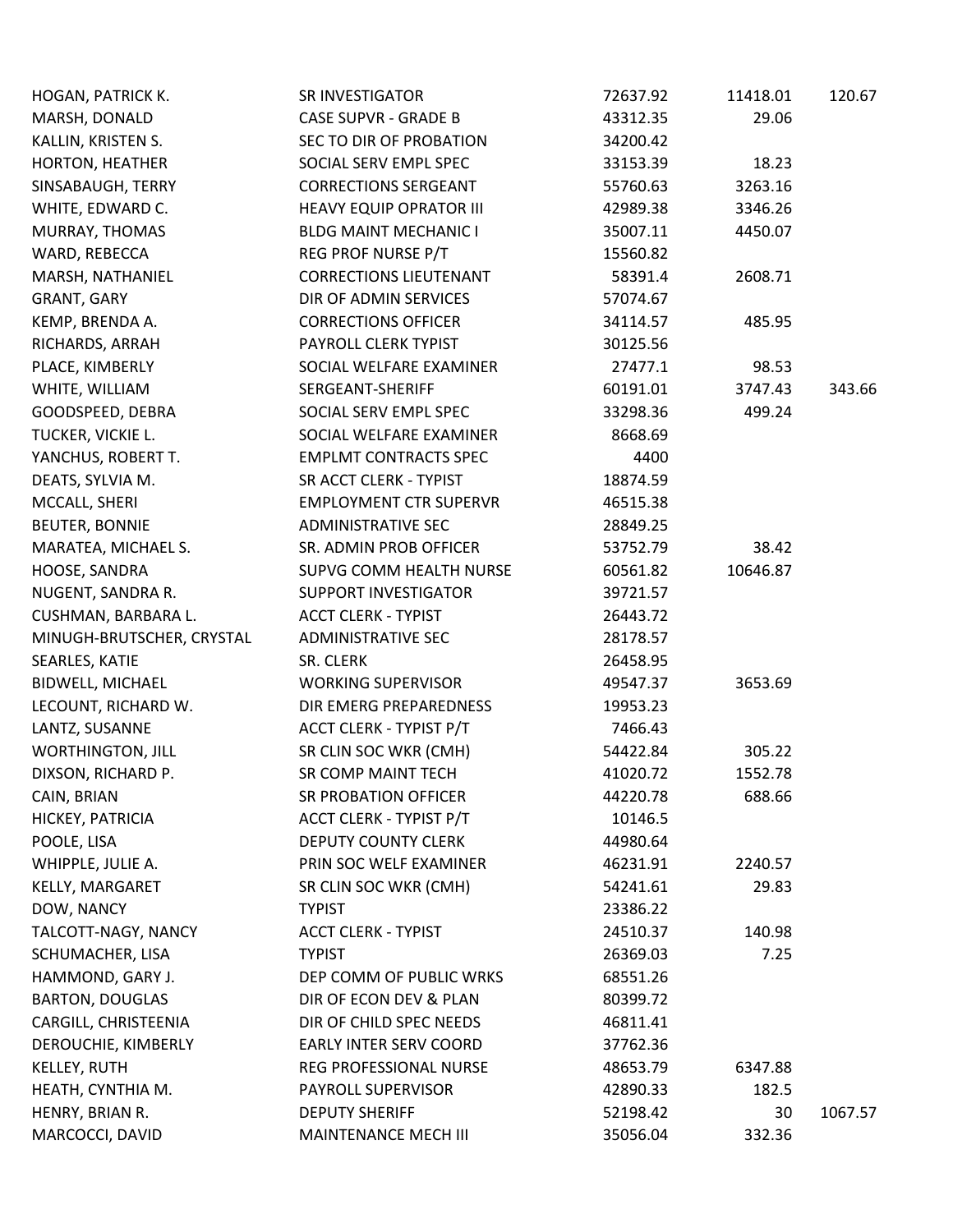| STANTON, TODD                 | SR COMP MAINT TECH             | 37552.05 |          |         |
|-------------------------------|--------------------------------|----------|----------|---------|
| DUVARNEY, STEVEN G.           | CHIEF E-911 DISPATCHER         | 57073.67 | 5579.31  | 64.5    |
| COLLING, ROBERT V.            | PROBATION OFFICER              | 37341.06 | 224.66   |         |
| JONES, JAMES S.               | <b>CORRECTIONS OFFICER P/T</b> | 3391.89  |          |         |
| MCDONALD, MICHAEL G.          | DEP DIR EMERG PREPARED         | 5345.21  |          |         |
| BROWN, JEFFREY A.             | <b>WORKING SUPERVISOR</b>      | 88899.62 | 28664.7  |         |
| TEWKSBURY, THE EST OF RANDY   | E-911 DISPATCHER               | 35877.05 | 2089.54  | 780     |
| HORNICK, MARY ANNE            | <b>ACCT CLERK - TYPIST</b>     | 23881.23 | 65.52    |         |
| <b>VERTULI, VINCENT</b>       | MAINTENANCE MECH III           | 38317.96 | 143.02   |         |
| ROCKWELL, BRYAN K.            | <b>HEAVY EQUIP OPRATOR III</b> | 52541.93 | 7138.13  |         |
| KNAPP, BETSY                  | <b>ADMIN ASSISTANT</b>         | 34528.77 | 151.33   |         |
| HILL, TRACY L.                | SOCIAL WELFARE EXAMINER        | 35784.25 | 156.83   |         |
| PRESHUR, MICHELLE             | CASEWORKER                     | 39618.6  | 3263.38  |         |
| SPALLONE JR, ROBERT A.        | <b>DEPUTY SHERIFF</b>          | 51844.14 | 738.04   | 5.25    |
| TINGLEY, RUTH                 | SOCIAL WELFARE EXAMINER        | 29083.65 |          |         |
| SADDLEMIRE, SANDRA            | DEP COMM OF ELEC BOARD         | 27515.3  |          |         |
| FERRI-GILBERT, BRANDI JOY     | NETWORK ADMINISTRATOR          | 48998.03 |          |         |
| STUBECKI, DEBORA              | <b>ADMINISTRATIVE SEC</b>      | 29696.62 | 81.48    |         |
| JORGENSEN, LINN               | <b>CIVIL SERVICE ADMINIS</b>   | 42821.24 |          |         |
| KALLIN, CHRISTOPHER L.        | CHILD SUPP ENFORCE SUPV        | 50974.19 | 779.93   |         |
| WARD, KIMBERLY J.             | <b>CIVIL MANAGER</b>           | 39744.32 |          |         |
| LIGOURI, CYNTHIA              | <b>CLINICAL SOCIAL WORKER</b>  | 48645.09 | 198.07   |         |
| YETTER, SHAWN L.              | <b>COMIS SOCIAL SERVICE</b>    | 86626.06 |          |         |
| <b>GARRISON, KATHERINE E.</b> | PRIN SOC WELF EXAMINER         | 41723.48 | 103.51   |         |
| SALON, ELIZABETH R.           | NURSE PRACTITIONER P/T         | 14403.88 |          |         |
| HASKINS, DENISE               | <b>TYPIST</b>                  | 26506.84 | 145.06   |         |
| YURKA, SARAH                  | SOCIAL WELFARE EXAMINER        | 14006.52 | 47.1     |         |
| HARRIS, ELIZABETH M.          | REG PROFESSIONAL NURSE         | 32692.2  | 3586.71  |         |
| LUCE, CRYSTAL                 | <b>SR TYPIST</b>               | 27011.19 | 70.26    |         |
| NORTON, CARRIE                | SR CASEWORKER                  | 4316.23  | 479.56   |         |
| MORLEY, JOSHUA                | <b>MOTOR EQUIP OPERATOR II</b> | 31728.43 | 1417.92  |         |
| BIDWELL, STEPHEN E.           | <b>MAINTENANCE MECH III</b>    | 42678.08 | 2181.32  |         |
| PFLEGHARDT, CAROL             | PUBLIC HEALTH NURSE            | 54788.6  | 5005.58  |         |
| SAMPEY, JODI                  | SUPVG CLIN SOC WKR             | 59377.96 | 3507.83  |         |
| TORREY, E. JOHN               | <b>SUPPORT INVESTIGATOR</b>    | 33467.2  | 669.08   |         |
| CHECCHIA, BARBARA             | SR CLIN SOC WKR (CMH)          | 55537.61 | 220.68   |         |
| KEMMERY, SHAWN P.             | <b>DEPUTY SHERIFF</b>          | 52993.61 | 1387.73  | 505.03  |
| <b>BOSTWICK, DONALD</b>       | <b>HEAVY EQUIP OPRATOR III</b> | 47494.58 | 8073.78  |         |
| NIXON, MICHELENE D.           | <b>TYPIST</b>                  | 25087.88 |          |         |
| GEHEN, CAROL L.               | REG PROF NURSE P/T             | 14843.8  |          |         |
| BESSEY, ADAM T                | <b>DEPUTY SHERIFF</b>          | 56481.13 | 4205.16  | 1175.12 |
| KIPLING, JULIE L.             | <b>DEPUTY SHERIFF</b>          | 63001.67 | 10568.21 | 1332.61 |
| ACKLEY, WILLIAM H.            | MECHANIC / WORKING SUPR        | 72286.31 | 14965.43 |         |
| FIGGS, JEANROSE               | <b>COMMUNITY HEALTH NURSE</b>  | 55643.64 | 8948     |         |
| LORD, JUDY M.                 | SR DATA ENTRY MACH OPR         | 35726.97 | 786.82   |         |
| FOOTE, SONJA                  | SR CASEWORKER                  | 45591.97 | 5306.82  |         |
| GENOVESE, MARIA               | PRINCIPAL ACCOUNT CLERK        | 36892.17 | 2009.49  |         |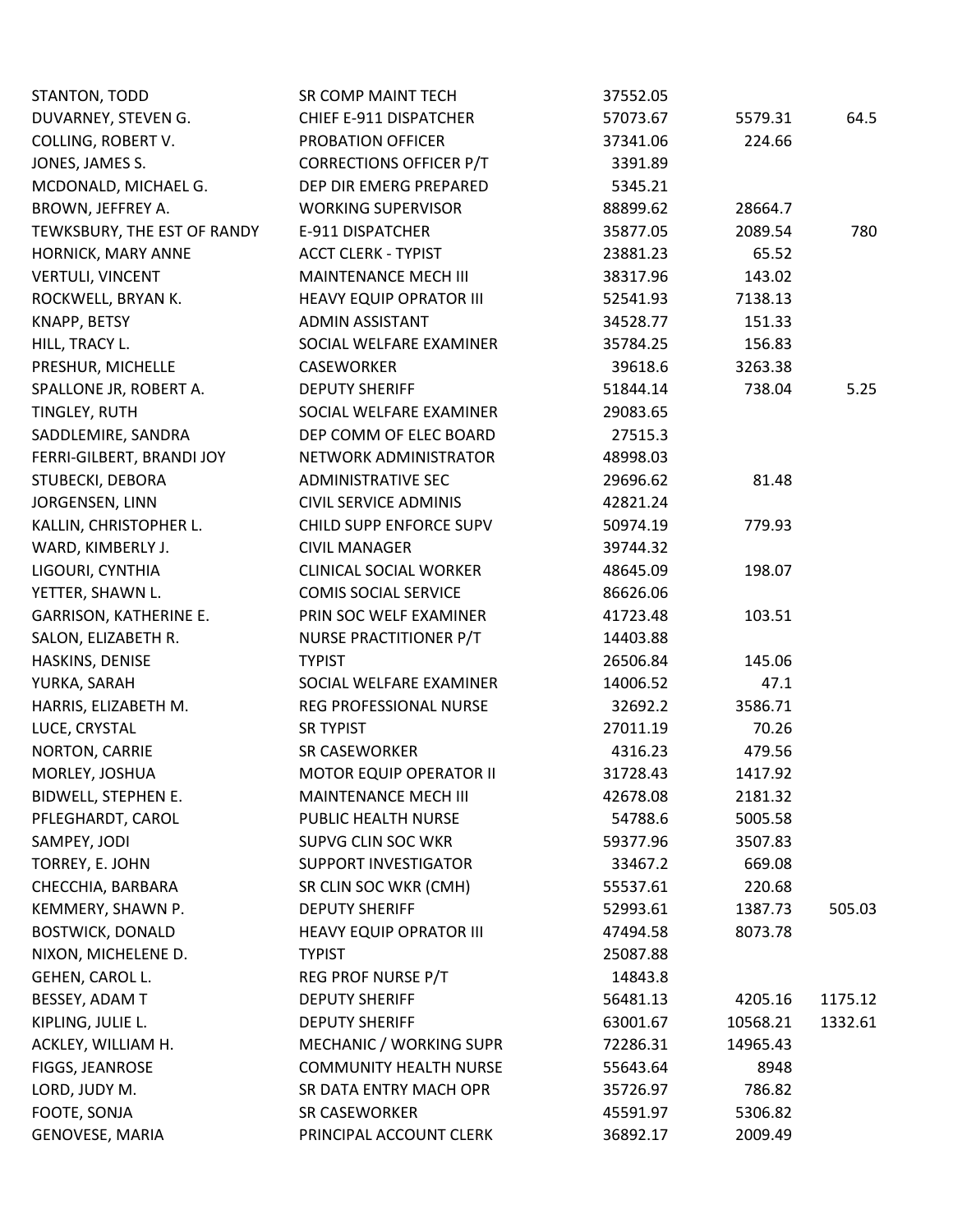| SANDERS, JAMAAL O.        | <b>CORRECTIONS OFFICER</b>     | 35812.89 | 1984.27 |         |
|---------------------------|--------------------------------|----------|---------|---------|
| MALEC, MARYANNE           | <b>CASEWORKER</b>              | 43956.05 | 2606.46 |         |
| GIFFORD, ERICA            | PUBLIC HEALTH ENGINEER         | 29906.59 |         |         |
| ERVAY, ROBERT             | E-911 DISPATCHER               | 35044.81 | 3678.01 | 1445.83 |
| HOWE, ARLENE L.           | DEP CLERK TO TC LEGIS          | 15103.04 |         |         |
| CHATTIN, ANTONIA S.       | ACCT CLERK - TYPIST P/T        | 3672.95  |         |         |
| ERVAY, ALAN               | MECHANIC / WORKING SUPR        | 49577.15 | 6452.11 |         |
| MOULTON, WAYNE T.         | <b>INVESTIGATOR</b>            | 60168.22 | 4026.72 | 41.58   |
| SISENSTEIN, JUNE          | <b>EXECUTIVE SECRETARY</b>     | 35256.05 |         |         |
| HORTON, SUZANNE           | DIR OF INFO TECH/COMM S        | 95174.43 |         |         |
| CANAVAN, ROXIE A.         | <b>ACCT CLERK - TYPIST</b>     | 28508.81 |         |         |
| JENKINS, ELIZABETH        | <b>CASE SUPVR - GRADE B</b>    | 46617.01 | 533.64  |         |
| HARRIS, ELIZABETH K.      | E-911 DISPATCHER               | 43001.06 | 7307.65 | 93.55   |
| HARRIS, SHERRI            | <b>ACCT CLERK - TYPIST</b>     | 28981.66 | 432     |         |
| CRAWFORD, HAROLD B.       | <b>CLEANER II</b>              | 42217.96 | 1555.08 |         |
| NITTI, VALERIE            | DIR EMPLOY & TRANS SUPP        | 61341.62 |         |         |
| MCEWEN, RONALD N.         | <b>TIOGA COUNTY LEGISLATOR</b> | 9399.96  |         |         |
| <b>BAILEY, BETH</b>       | E & T COUNSELOR                | 38619.08 |         |         |
| MCRORY, KEVIN D.          | SOCIAL WORK ASST II            | 46150    | 126.62  |         |
| KNAPP, ALBERT             | PUB HEALTH SANITARIAN          | 34548.12 |         |         |
| SYLVESTER, CYNTHIA A. R.  | <b>CLINICAL SUPERVISOR</b>     | 55461.85 | 3508.95 |         |
| MADISON, KRISTINE         | SR ACCT CLERK - TYPIST         | 29860.88 | 36.94   |         |
| WATERMAN, BRIAN           | <b>MOTOR EQUIP OPRATOR III</b> | 35208.43 | 3597.81 |         |
| STEPHENS, DIANE           | STENOGRAPHER P/T               | 6375.44  |         |         |
| MCCORMICK, BARBARA        | <b>CONFIDENTIAL ASSISTANT</b>  | 35667.9  |         |         |
| COLE, STEPHANIE A.        | E-911 DISPATCHER               | 37842.44 | 3290.55 | 1416.75 |
| PALOMBIZIO, TRACY         | SR CLIN SOC WKR (CMH)          | 50381.36 | 220.81  |         |
| <b>HOUGHTON, BONNIE</b>   | SOCIAL WELFARE EXAMINER        | 27893.83 |         |         |
| CICHOWSKI-DOUPE, ELAINE   | <b>DIR OF PATIENT SVCS</b>     | 59448.49 |         |         |
| <b>BLAASCH, ROBERT R.</b> | SERGEANT-SHERIFF               | 59606.95 | 2189.31 | 21.49   |
| VOUGHT JR., ROBERT M.     | <b>CORRECTIONS OFFICER</b>     | 49138.11 | 337.14  |         |
| NICHOLS, KELLY            | SR SOC WELFARE EXAMINER        | 40511.61 | 2810.98 |         |
| WHITE, BRIAN              | <b>MOTOR EQUIP OPERATOR I</b>  | 31414.1  | 2326.77 |         |
| HAWKEN, ELIZABETH J.      | CO DIR OF REAL PROP SVC        | 56981.77 |         |         |
| NALEPA, SHAWN J.          | <b>INVESTIGATOR</b>            | 61649.07 | 5469.8  | 79.35   |
| KONECNY, MICHELE L.       | <b>CORRECTIONS OFFICER</b>     | 36201.42 |         |         |
| MURPHY, LAURAN            | SR CASEWORKER                  | 42991.15 | 3621.11 |         |
| WESTMILLER, JUDY A.       | <b>EXECUTIVE SECRETARY</b>     | 35263.02 |         |         |
| BOGART, LINDA M.          | <b>ACCT CLERK - TYPIST</b>     | 30811.4  | 689.98  |         |
| AYERS, BETH H.            | RESOURCE ASSISTANT             | 36991.62 |         |         |
| GILL, SARAH A.            | SERGEANT-SHERIFF               | 58030.86 | 1750.68 | 1164.55 |
| <b>GRIER, DEREK</b>       | <b>AUTOMOTIVE MECHANIC II</b>  | 33915.14 | 1880.1  |         |
| POFF, AMY E.              | <b>BENEFITS MANAGER</b>        | 43193.99 |         |         |
| MYERS, LINDA M.           | <b>COMMUNITY SERV WORKER</b>   | 31484.45 |         |         |
| HANSEN, PATRICIA          | TYPIST P/T                     | 7263.44  |         |         |
| MCCANN, DENIS             | DIR OF ADMIN SERVICES          | 58853.23 |         |         |
| JONES, BILL               | PROBATION OFFICER              | 40472.5  | 388     |         |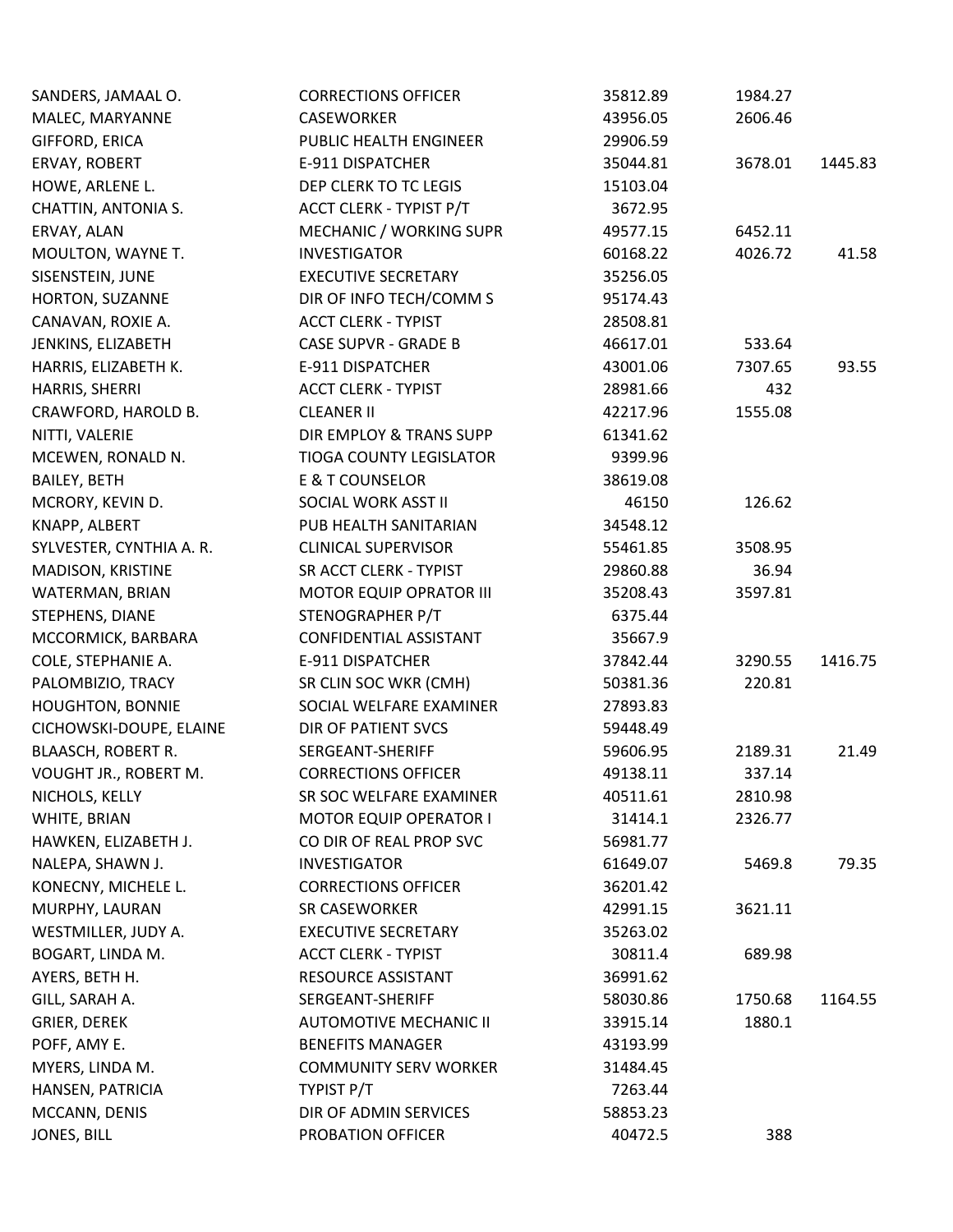| KELLOGG, BEVERLY J.          | PRINCIPAL ACCOUNT CLERK        | 39262.2  |          |         |
|------------------------------|--------------------------------|----------|----------|---------|
| HOLT, BRENDA                 | <b>TYPIST</b>                  | 27433.91 | 119.98   |         |
| CHILSON, BETTY               | <b>ACCT CLERK - TYPIST</b>     | 27842.11 | 101.2    |         |
| HALL, GREG S.                | <b>CORRECTIONS OFFICER</b>     | 48440.36 | 139.51   |         |
| SHEPARDSON, ELIZABETH A.     | SEC TO CO ATTORNEY             | 39173.72 |          |         |
| ROWLEY, DEBORAH L            | <b>TYPIST</b>                  | 23043.84 | 23.14    |         |
| GREEN, JENNIFER W.L.         | SECRETARY TO DCS               | 19247.26 |          |         |
| AYERS, DAVID C.              | <b>COMPUTER PROGRAMMER</b>     | 43788.92 |          |         |
| <b>BOGART, SUSAN</b>         | <b>RECORDS MGT CLERK</b>       | 31920.84 | 113.76   |         |
| JEFFERY, JARED               | <b>MOTOR EQUIP OPERATOR I</b>  | 36129.37 | 4928.41  |         |
| ULRICH, SHARON E.            | <b>ACCT CLERK - TYPIST</b>     | 27917.84 | 258.73   |         |
| SARACENO, TERESA             | <b>ECONOMIC DEV SPECIALIST</b> | 47780.86 |          |         |
| MILLER, MELANIE              | <b>COMMUNITY HEALTH NURSE</b>  | 52761.02 | 5757.23  |         |
| FEDOROWICZ, CONNIE           | <b>ASST FIRE COORD P/T</b>     | 4021.38  |          |         |
| HOGAN, MARY E.               | <b>COMPUTER PGMER (SPEC)</b>   | 45927.83 |          |         |
| ELLIS, LAURA                 | SR ACCT CLERK - TYPIST         | 31837.77 | 139.53   |         |
| <b>BUDINGER, KRISTINE S.</b> | <b>CORRECTIONS OFFICER</b>     | 35698.25 | 1769.63  |         |
| ZETZSCHE, PATRICK            | <b>COMMUNITY SERV WORKER</b>   | 200.87   |          |         |
| KLOSSNER, KATHLEEN A.        | HOME HEALTH AIDE               | 35002.42 | 2200.9   |         |
| BOMYSOAD, S. DANIEL          | <b>CORRECTIONS OFFICER</b>     | 36129.98 | 2401.36  |         |
| THAYER, CHARLES              | HEAVY EQUIP OPERATOR I         | 37620.2  | 3342.76  |         |
| KIPLING, RANDY E.            | LIEUTENANT                     | 71053.21 | 10554.48 | 167.99  |
| IANNONE, CINDY A.            | <b>CORRECTIONS OFFICER</b>     | 47789.14 | 435.96   |         |
| TIFFANY, JEFFREY A.          | COOK/MANAGER                   | 48800.97 |          |         |
| OKRASINSKI JR., FRANCIS R.   | <b>ASST FIRE COORD P/T</b>     | 6463.81  |          |         |
| FIEDLER, SALLY A.            | <b>MAIL CLERK</b>              | 17921.84 |          |         |
| KIDNEY, TINA                 | <b>CORRECTIONS OFFICER</b>     | 48686.7  | 1333.52  |         |
| JEWELL, TIMOTHY J.           | <b>CAPTAIN-OPERATIONS OFFI</b> | 61145.11 |          |         |
| ALLEN JR, WILLIAM J.         | <b>CORRECTIONS SERGEANT</b>    | 40374.29 | 58.22    |         |
| AGAN, TIMOTHY                | <b>CORRECTIONS SERGEANT</b>    | 53266.39 | 1698.46  |         |
| WILLETT, LAURA L.            | <b>CORRECTIONS OFFICER</b>     | 43467.71 | 6766.4   |         |
| GAVIN, DANIEL G.             | <b>DEPUTY SHERIFF</b>          | 60794.99 | 8474.6   | 1219.54 |
| SPANGENBURG, DENNIS K.       | <b>CORRECTIONS SERGEANT</b>    | 58069    | 5571.53  |         |
| GROVER, WANDA                | <b>TAX ROLL SUPERVISOR</b>     | 34366.27 |          |         |
| <b>BENNETT, BRYON</b>        | <b>MOTOR EQUIP OPRATOR III</b> | 36254.61 | 3140.45  |         |
| KORBAR, MEDARD               | TECHNICAL FACILITY SUPR        | 40201.38 | 3520.63  |         |
| HUTCHISON, MARYANNE          | <b>CLEANER I</b>               | 26010.88 | 900.56   |         |
| BOBIER, ALAN G.W.            | <b>DEPUTY SHERIFF</b>          | 58458.92 | 7084.1   | 126.36  |
| TURNER, ROY D.               | HIGHWAY WORKER SEASONAL        | 13880.25 | 344.25   |         |
| NOLAN, EUGENE J              | <b>COOK</b>                    | 7124.24  |          |         |
| ACKLEY, DAVID                | <b>MAINTENANCE MECH II</b>     | 40247.94 | 6467.85  |         |
| <b>BERRY, FRANCES</b>        | PRINCIPAL ACCOUNT CLERK        | 38592.41 | 743      |         |
| TORTORELLO, CHERYL P.        | <b>VETERAN'S SERVICE OFF</b>   | 12779.92 |          |         |
| BOGART, MICHELE R.           | <b>DEPUTY SHERIFF</b>          | 56773.27 | 5588.46  | 83.96   |
| <b>BRINK, LAWRENCE</b>       | <b>HEAVY EQUIP OPERATOR I</b>  | 37551.89 | 3868.34  |         |
| <b>BROWN, RUTHANNE</b>       | SR CLIN SOC WKR (CMH)          | 36639.43 | 2467.05  |         |
| EDWARDS, CHAD M.             | <b>CORRECTIONS OFFICER</b>     | 32161.97 | 33.07    |         |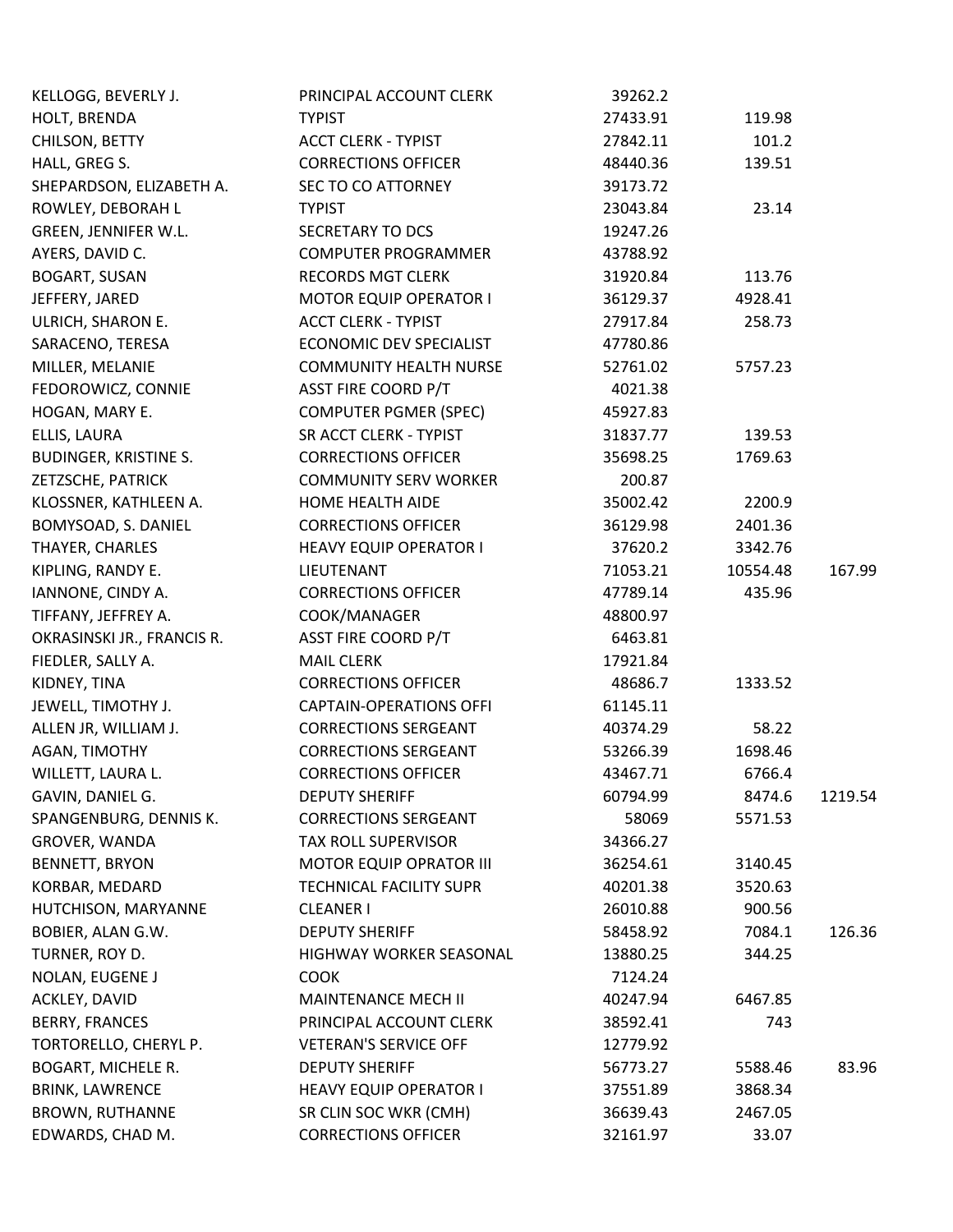| POPPERT, BERNADETTE      | CASEWORKER                     | 42935.3  | 5860.99 |         |
|--------------------------|--------------------------------|----------|---------|---------|
| RUDY, CHRISTINA          | ACCT CLERK - TYPIST P/T        | 6410.46  |         |         |
| SINGLETON, LARRY         | <b>ASST FIRE COORD P/T</b>     | 3936.45  |         |         |
| LAVORE JR, FRANK P.      | <b>DEPUTY SHERIFF</b>          | 53255.51 | 2140.3  | 14.36   |
| BEVILACQUA, SEAN M.      | <b>CORRECTIONS OFFICER</b>     | 37582.54 | 1954.2  |         |
| CANZLER, AMY M           | <b>RECORDS CLERK</b>           | 23935.28 | 449.09  |         |
| ANDREWS, HEATHER         | SUPPORT INVESTIGATOR           | 31235.25 | 525.51  |         |
| <b>BERRY, DANIEL</b>     | <b>HEAVY EQUIP OPERATOR II</b> | 36899.74 | 146.14  |         |
| CHILSON, TARA            | SOCIAL WELFARE EXAMINER        | 23641.91 | 359.22  |         |
| DUNBAR, JUDY             | <b>SR TYPIST</b>               | 28267.31 | 123.89  |         |
| JUNKER, SANDRA J.        | DIR VET SRV AGENCY             | 13777.51 |         |         |
| HEFFNER, ROBERTA         | REG PROFESSIONAL NURSE         | 46718.85 | 4650.55 |         |
| FORREST, KENNETH A.      | <b>CORRECTIONS OFFICER</b>     | 33847.29 | 218.67  |         |
| POTTER, AMY              | SR ACCT CLERK - TYPIST         | 25502.79 | 380.17  |         |
| ACCIARITO, JOE           | <b>MOTOR EQUIP OPRATOR III</b> | 35822.26 | 4030.82 |         |
| HERRMANN, VIRGINIA       | <b>ACCT CLERK - TYPIST P/T</b> | 1991.44  |         |         |
| LATTIMER, PATRICIA       | ACCT CLERK - TYPIST P/T        | 7690.28  |         |         |
| ALBERTSMAN, KATHERINE S. | E-911 DISPATCHER               | 36200.23 | 3398.83 | 1186.8  |
| LITTLE, CLIFFORD R.      | <b>DEPUTY SHERIFF</b>          | 47243.72 | 2287.92 | 349.61  |
| HOLLENBECK, EARL         | <b>CORRECTIONS OFFICER</b>     | 46709.05 | 3571.63 |         |
| COOPER, ERICA L.         | <b>CORRECTIONS OFFICER</b>     | 15180.29 | 261.26  |         |
| KROHMALNEY, HEATHER D.   | <b>CORRECTIONS OFFICER</b>     | 45047.83 | 1910.41 |         |
| DHUY, BRIAN              | <b>CORRECTIONS OFFICER</b>     | 47489.95 | 136.77  |         |
| FEDOCK, DONALD J.        | <b>CORRECTIONS OFFICER P/T</b> | 2841.85  |         |         |
| RUSSELL, DAVID J.        | <b>CORRECTIONS OFFICER</b>     | 49079.26 | 2711.09 |         |
| DOW, LISA                | SOCIAL WELFARE EXAMINER        | 29507.19 | 740.87  |         |
| ROOT, CHARLES            | SR DATA ENTRY MACH OPR         | 25462.43 | 297.72  |         |
| DEROSA, CHERYL           | <b>CLINICAL SOCIAL WORKER</b>  | 41341.6  | 1256.12 |         |
| KEIL, JUDY               | <b>COOK</b>                    | 9180.33  |         |         |
| SIFEN, KRISTI M.         | <b>CORRECTIONS OFFICER</b>     | 32256.59 | 127.69  |         |
| TOOMBS, BERNADETTE       | <b>COMIS BOARD OF ELEC</b>     | 34648.98 |         |         |
| ROBSON-CROMER, MARCIA    | SR CLIN SOC WKR (CMH)          | 50128.12 | 451.04  |         |
| MCDERMOTT, LAURA         | NURSE PRACTITIONER P/T         | 20033.82 |         |         |
| MCCRONE, JEANETTE        | SOCIAL WELFARE EXAMINER        | 27225.28 | 528.84  |         |
| <b>ELSTON, JUDITH</b>    | <b>COMMUNITY HEALTH NURSE</b>  | 47025.45 | 6354.71 |         |
| MONELL, CALEB            | <b>CORRECTIONS SERGEANT</b>    | 38644.3  | 1717.06 |         |
| MILLER, MARY             | <b>RECORDS MGT CLERK</b>       | 31060.39 | 169.97  |         |
| RICE, GREGORY E.         | <b>CORRECTIONS OFFICER</b>     | 43467.09 | 1175.67 |         |
| SHATARA, THEODORE J.     | DEP SHERIFF P/T                | 15283.58 |         |         |
| FELTEY, JENNIFER         | <b>CLEANER I</b>               | 19510.02 | 19.18   |         |
| COE, LISA                | <b>TYPIST</b>                  | 22797.59 | 580.7   |         |
| WEBSTER, SAMANTHA        | SOCIAL WELFARE EXAMINER        | 27280    | 583.56  |         |
| NORRIS, JOHN             | CASEWORKER                     | 43024.55 | 2047.72 |         |
| GARLITZ, PAUL B.         | <b>DEPUTY SHERIFF</b>          | 54814.41 | 2243.91 | 1469.65 |
| EDWARDS, JONATHON E.     | <b>CORRECTIONS SERGEANT</b>    | 36618.5  | 2297.59 |         |
| BAKER, LISA J.           | PROBATION ASSISTANT            | 31013.93 | 1194.83 |         |
| KOPALEK, TODD M.         | PUB HEALTH SANITARIAN          | 50127.71 | 9380.7  |         |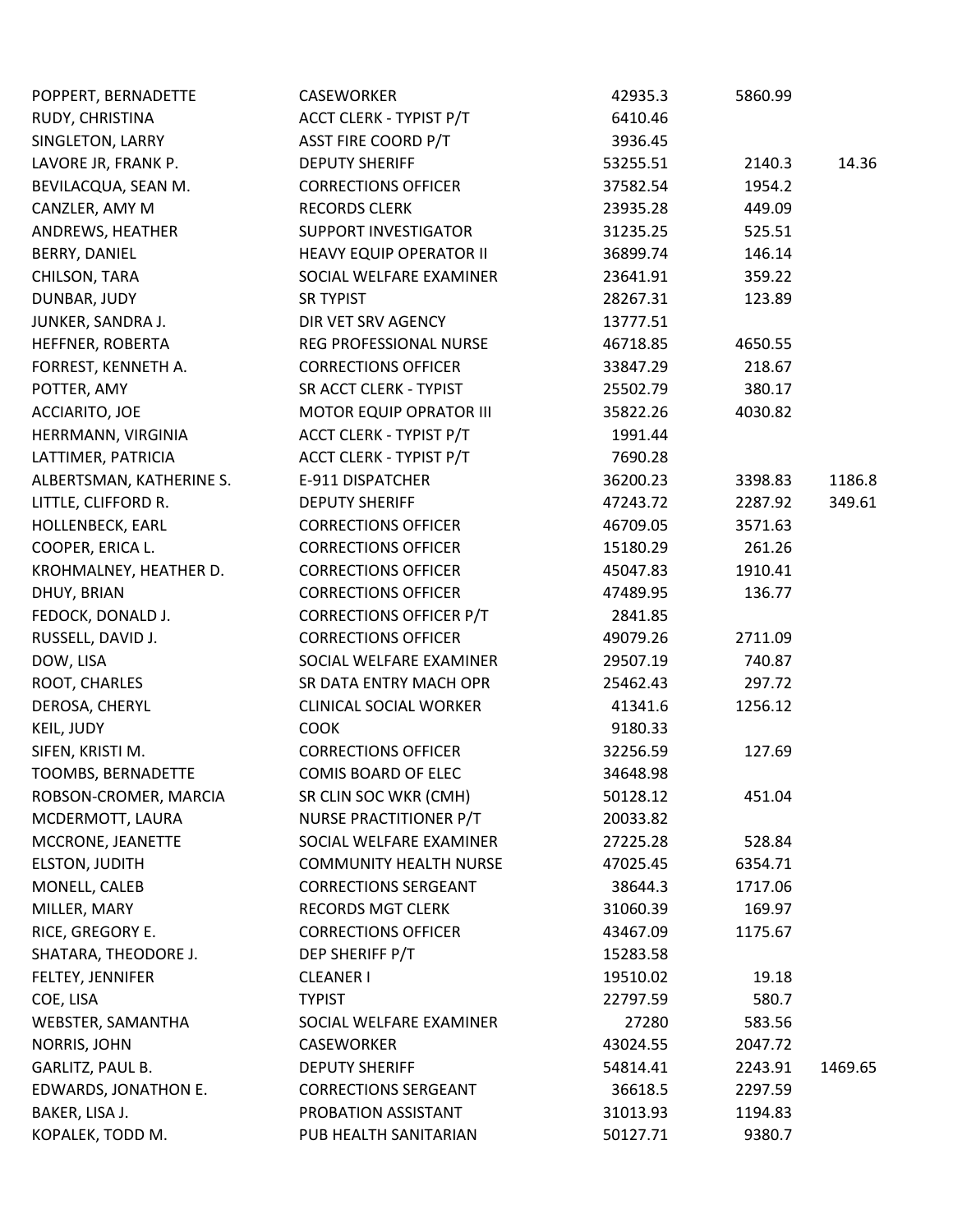| HASKELL, CATHY A.       | DEP CLERK TO TC LEGIS          | 36306.71 |         |        |
|-------------------------|--------------------------------|----------|---------|--------|
| LISKE, DENISE BETH      | <b>SOC SVCS INVESTIGATOR</b>   | 34296.25 |         |        |
| SHOLLENBERGER, SEAN D.  | <b>CORRECTIONS OFFICER</b>     | 48440.36 | 139.51  |        |
| OLIVIERI, RAECHELL      | SOCIAL WELFARE EXAMINER        | 26791.93 | 95.49   |        |
| ACE, ARLENE             | SOCIAL WELFARE EXAMINER        | 4815.86  | 28.98   |        |
| AYERS, PEGGY            | <b>MAIL CLERK</b>              | 7655.55  |         |        |
| MONK, LORI              | <b>CLINICAL PROGRAM DIR</b>    | 57068.6  |         |        |
| VAN WERT, JOHN H.       | 3RD ASST CO ATTORNEY           | 59221.84 |         |        |
| TIFFANY, SARAH          | <b>CASEWORKER</b>              | 39690.55 | 2974.65 |        |
| DUPAY, THOMAS           | <b>DEPUTY SHERIFF</b>          | 27840.25 | 1729.76 | 637.58 |
| FETHERBAY, REBECCA      | PRIN SOC WELF EXAMINER         | 45261.39 | 5264.17 |        |
| HEWITT, SUSAN           | SUPVG CERT A&D COUNSEL         | 53287.07 | 673.12  |        |
| HARTMAN, WILLIAM        | MAINTENANCE MECH III           | 40131.99 | 4177.19 |        |
| TATICH, ROBERT          | <b>CORRECTIONS OFFICER</b>     | 40906.04 |         |        |
| MOREY, ASHLEY           | <b>COMMUNITY SERV WORKER</b>   | 23226.32 | 101.79  |        |
| DRAKE, KARA A.          | <b>ACCT CLERK - TYPIST</b>     | 23886.45 |         |        |
| OLSEN, JOHN E.          | <b>ASST FIRE COORD P/T</b>     | 3847.54  |         |        |
| YAUN, JENNIFER          | SR CASEWORKER                  | 15505.89 | 1536.07 |        |
| COOKE, MICHAEL          | SR CLIN SOC WKR (CMH)          | 49918.41 | 239.19  |        |
| <b>BOSTWICK, NICOLE</b> | SR SOC WELFARE EXAMINER        | 28164.73 | 29.77   |        |
| WORDEN, JOANNE C.       | <b>ELECTION CLERK</b>          | 834      |         |        |
| STOTLER, DONNA-MARIE R. | TYPIST P/T                     | 9128.03  |         |        |
| RUSSELL, MATTHEW        | <b>MOTOR EQUIP OPERATOR II</b> | 30151.54 | 2425.86 |        |
| RUSSELL, ANDREW C.      | <b>CORRECTIONS OFFICER</b>     | 30048.3  | 547.93  |        |
| SLAVIK, TINA            | PUBLIC HEALTH EDUCATOR         | 12084.31 |         |        |
| SCOTT, SHERYL           | <b>ACCT CLERK - TYPIST</b>     | 23486.19 |         |        |
| SAXTON, KANDI           | SOCIAL WORK ASST II            | 40128.88 | 131.87  |        |
| MACNAUGHTON, JOYLYNN    | CASEWORKER                     | 34639.1  | 1172.65 |        |
| GREESON, LESLIE         | SOCIAL WELFARE EXAMINER        | 6627.53  |         |        |
| OSTRANDER, WILLIAM A.   | <b>GIS MANAGER</b>             | 44711.65 |         |        |
| DELMAGE, JOSHUA         | <b>DEPUTY SHERIFF</b>          | 34852.24 | 728.77  | 842.14 |
| <b>BRUNNER, CODY</b>    | <b>CORRECTIONS OFFICER</b>     | 29104.82 | 104.7   |        |
| VAN VORCE, PEGGY S.     | SR ACCT CLERK - TYPIST         | 24764.31 |         |        |
| <b>BROGDALE, LAURA</b>  | SOCIAL WELFARE EXAMINER        | 26709.48 |         |        |
| AKINS, GARRETT          | <b>MOTOR EQUIP OPERATOR I</b>  | 27347.34 | 876.93  |        |
| CEURTER, BARBARA        | <b>ACCT CLERK - TYPIST</b>     | 30857.75 | 132.7   |        |
| HERBERT, STEPHEN        | SR CASEWORKER                  | 39221.95 | 1371.45 |        |
| FAY SR, ROBERT M.       | <b>CORRECTIONS OFFICER</b>     | 20248.76 | 479.69  |        |
| SAMPSON, LINDA          | SEC TO ECON DEV & PLAN         | 1430.77  |         |        |
| NORMAN, TRACY           | <b>CORRECTIONS OFFICER</b>     | 29885.09 | 884.72  |        |
| LEWIS, JARVIS K.        | <b>CORRECTIONS OFFICER</b>     | 30117.17 | 1116.8  |        |
| BENNETT, JENNIFER J.    | SEC TO COMM PUBLIC WRKS        | 37138.87 |         |        |
| SCOTT, JOHN V.          | COUNTY FIRE COORD P/T          | 16066.59 |         |        |
| CAFORIO, DEBORAH        | <b>ACCT CLERK - TYPIST</b>     | 22311.41 | 32.29   |        |
| JARDINE, ELAINE D.      | <b>COUNTY PLANNING DIRECTO</b> | 59619.6  |         |        |
| GETZKE, THOMAS B.       | <b>CORRECTIONS OFFICER</b>     | 34494.6  | 2365.7  |        |
| EVANS, JAMES R.         | <b>CORRECTIONS OFFICER</b>     | 32128.9  |         |        |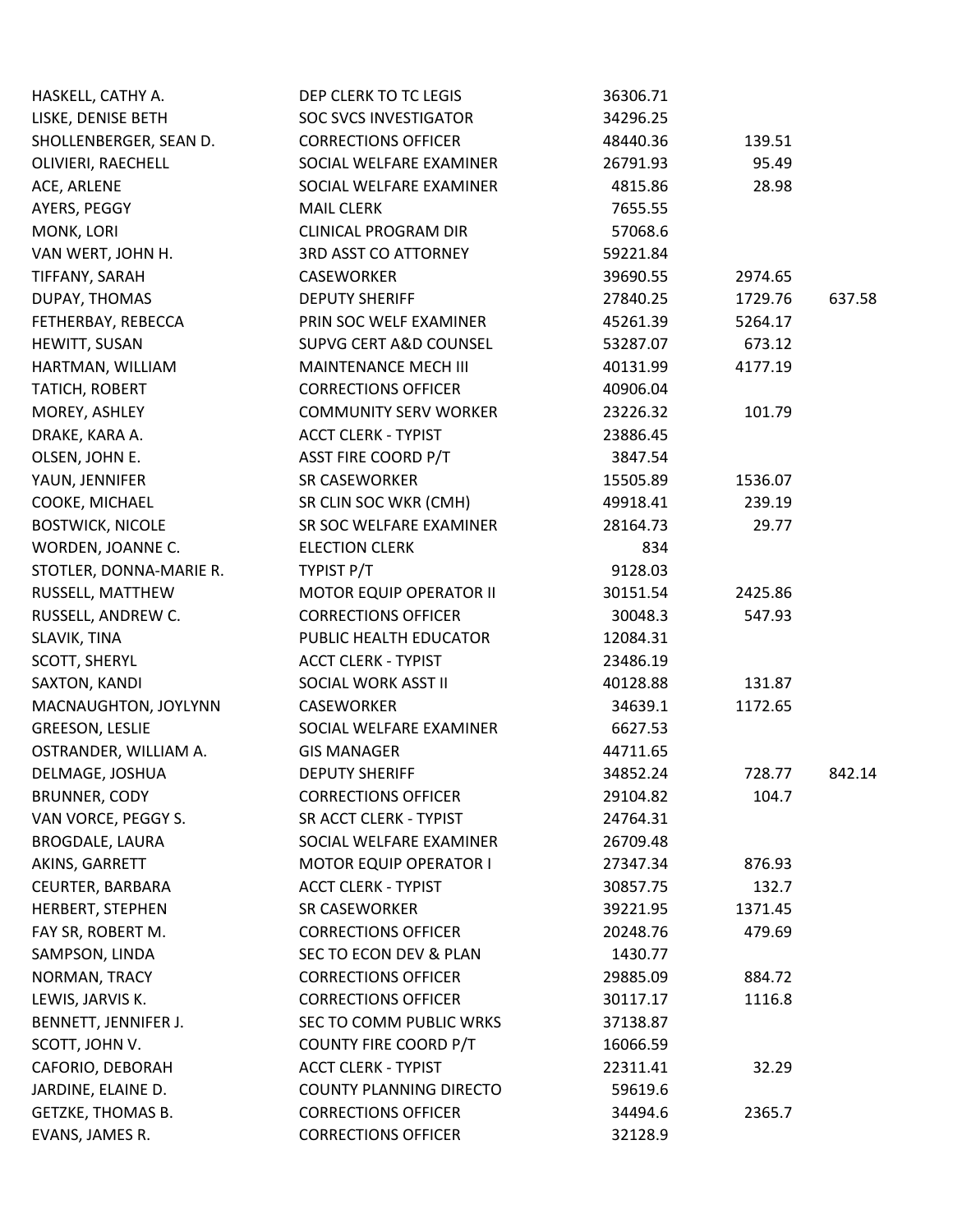| JONES, ERIK             | SR CASEWORKER                  | 39383.06 | 1362.37  |         |
|-------------------------|--------------------------------|----------|----------|---------|
| ROSSI, MICHAEL          | <b>MOTOR EQUIP OPERATOR I</b>  | 20379.9  | 1535.34  |         |
| <b>GUNNING, MICHAEL</b> | <b>DEPUTY SHERIFF</b>          | 53089.27 | 3796.56  | 1494.33 |
| SCHREINER, ROY J.       | <b>CORRECTIONS OFFICER</b>     | 49119.5  | 418.53   |         |
| HOPKINS, LAURA          | SR ACCT CLERK - TYPIST         | 27459.04 | 454.47   |         |
| HARRIS, NATE M.         | <b>CORRECTIONS OFFICER</b>     | 29764.68 | 764.31   |         |
| FIGORSKI, LORIANN       | <b>CASEWORKER</b>              | 42346.46 | 5630.56  |         |
| <b>CONKLIN, APRIL</b>   | SR SOC WELFARE EXAMINER        | 40146.22 | 988.24   |         |
| NILES, AMANDA           | <b>COMMUNITY SERV WORKER</b>   | 4619.9   |          |         |
| VANDUSEN, CRYSTAL S.    | CLEANER (PT)                   | 9278.36  |          |         |
| LANGAN, JOHN J          | <b>COMIS BOARD OF ELEC</b>     | 34648.93 |          |         |
| STANTON, HEATHER E.     | CASEWORKER                     | 4200.81  |          |         |
| CORNELL, JAMES          | PARALEGAL                      | 35168.53 |          |         |
| FAY, CHRISTINE          | <b>CLINICAL SOCIAL WORKER</b>  | 47908.54 | 392.19   |         |
| BECKER BLASKO, CATHRYN  | SR CLIN SOC WKR (CMH)          | 13906.85 | 2115.49  |         |
| MEAD, JOANN             | REG PROFESSIONAL NURSE         | 39904.76 | 3456.71  |         |
| LEWIS, ALYSIA A.        | SOCIAL WELFARE EXAMINER        | 25848.92 |          |         |
| KOVALOVSKY, CAROLA      | <b>RECORDING CLERK</b>         | 10198.35 |          |         |
| NUZZO, DANIELLE         | <b>COMMUNITY SERV WORKER</b>   | 866.59   |          |         |
| PALM, SHERI             | <b>CLINICAL SOCIAL WORKER</b>  | 10948.81 | 519.43   |         |
| MORYKAN, DENISE         | <b>TYPIST</b>                  | 22927.23 | 122.7    |         |
| GUIDELLI, DENISE        | SUPVG COMM HEALTH NURSE        | 61313.62 | 11626.54 |         |
| WILSON, CARRIE          | <b>EARLY INTER SERV COORD</b>  | 34906.15 | 37.41    |         |
| <b>BURKE, SEAN</b>      | PROBATION OFFICER              | 37018.8  | 640.1    |         |
| KORBA, CHRISTOPHER      | DIR OF ADMIN SERVICES          | 51728.02 |          |         |
| DECKER, SHELLIANNA      | E-911 DISPATCHER               | 39863.02 | 1405.24  | 54.35   |
| BENNETT, WARREN S.      | <b>COUNTY CORONER</b>          | 10899.42 |          |         |
| FAY, BARBARA            | PUBLIC HEALTH NURSE P/T        | 23272.64 |          |         |
| CONMY, SUZANNE W.       | <b>CASEWORKER</b>              | 38772.44 | 2417.95  |         |
| SALISBURY, SARAH        | SR CLIN SOC WKR (CMH)          | 51783.56 | 3293.02  |         |
| WILD, JOHN L            | E-911 DISPATCHER               | 6535.12  |          | 246.4   |
| ALAMO, SHARON L.        | <b>VOTING MACHINE TECH</b>     | 5599     |          |         |
| <b>EMERSON, CHASE</b>   | <b>CORRECTIONS OFFICER</b>     | 31317.54 | 2156.82  |         |
| PERKINS, RICHARD        | <b>ENGINEERING TECHNICIAN</b>  | 14717.76 |          |         |
| MACBETH, JOHN T.        | <b>DEPUTY SHERIFF</b>          | 52342.13 | 3278.41  | 1265.34 |
| CALABRESE, MICHAEL      | <b>MAINTENANCE MECH I</b>      | 33592.53 | 3495.89  |         |
| STRANO, CAROLYN D.      | <b>CIVIL LAW CLERK</b>         | 21549.83 |          |         |
| D'ANGELO, KAREN         | SR COM MENTAL HTH NURSE        | 49759.09 | 82.01    |         |
| TRUESDAIL, ROBERT       | <b>MAIL CLERK</b>              | 7501.97  |          |         |
| TUETKEN, MICHELLE       | <b>CORRECTIONS OFFICER</b>     | 19018.72 | 251.28   |         |
| <b>HENRICH, ROBERT</b>  | DEP DIR EMERG PREPARED         | 1333.34  |          |         |
| GORMAN, JACOB           | <b>CLINICAL SOCIAL WORKER</b>  | 47516.35 |          |         |
| MEDINA, SUSAN           | DIR OF DENTAL HEALTH SV        | 46825.99 |          |         |
| ANDREWS, MICKELLE       | SR ACCT CLERK - TYPIST         | 10339.12 |          |         |
| GILLIGAN, DONNA         | <b>TYPIST</b>                  | 3617.63  |          |         |
| HOGAN, MARGARET         | <b>CORRECTIONS OFFICER P/T</b> | 18609.44 |          |         |
| SCHMIDT, TIMOTHY M.     | <b>DEPUTY SHERIFF</b>          | 55336.02 | 6230.21  | 1307.43 |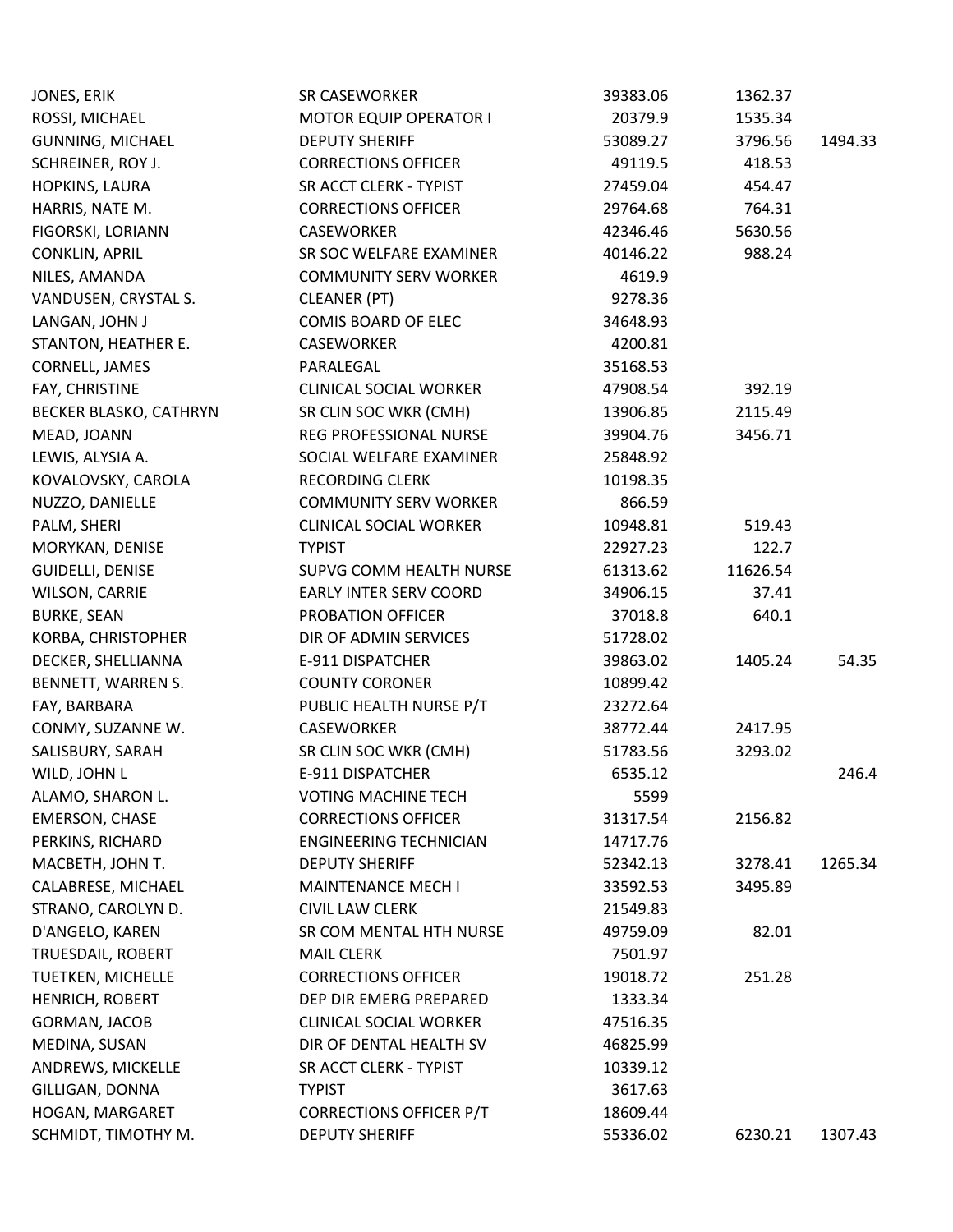| <b>BOCCASINI, NICHOLAS</b> | <b>CORRECTIONS OFFICER P/T</b> | 5133.65  |         |         |
|----------------------------|--------------------------------|----------|---------|---------|
| LEWIS, REBECCA             | PUBLIC HEALTH EDUCATOR         | 21984.24 |         |         |
| JAMES III, RONALD          | <b>CORRECTIONS OFFICER P/T</b> | 6155.13  |         |         |
| HOBART, ASHLEY             | <b>CORRECTIONS OFFICER</b>     | 16250.86 | 188.46  |         |
| WENZEL, SUSAN              | REG PROFESSIONAL NURSE         | 810.2    |         |         |
| WERTMAN, MARILYN           | SEC TO PUB HEALTH DIR          | 27422.25 |         |         |
| TOWNER, JENARA L.          | <b>TYPIST (SEASONAL)</b>       | 6496.48  |         |         |
| HUTCHINSON, BRIAN M.       | E911 DISPATCHER/TRAINEE        | 5543.12  | 561.06  | 214.8   |
| ALEXANDER, CLIFFORD        | SERGEANT-SHERIFF               | 60669.06 | 3672.73 | 896.41  |
| WILLIAMS, ELAINE M.        | <b>CORRECTIONS OFFICER</b>     | 15202.3  |         |         |
| <b>BLAASCH, THERESA</b>    | E-911 DISPATCHER               | 34929.12 | 5823.97 | 1468.18 |
| BELLES, JESSICA            | SOCIAL WELFARE EXAMINER        | 8385.86  |         |         |
| MCMANUS, SUZANNE           | <b>VOTING MACHINE TECH</b>     | 5491.75  |         |         |
| SPANGENBURG, KEITH         | <b>CORRECTIONS OFFICER</b>     | 28366.99 | 1783.39 |         |
| TERENZI, ROSE              | <b>ACCT CLERK - TYPIST</b>     | 9797.59  |         |         |
| BROWN, MARK H.             | E911 DISPATCHER/TRAINEE        | 5553.35  | 76.08   |         |
| KEENEY, SANDRA             | REG PROFESSIONAL NURSE         | 43693.86 | 3616.3  |         |
| CARY, MARY                 | <b>TYPIST</b>                  | 15984.89 |         |         |
| TIRINATO, CARRIE           | <b>CLINICAL SOCIAL WORKER</b>  | 26927.06 |         |         |
| MORGAN-GULNAC, HEATHER     | PUBLIC HEALTH EDUCATOR         | 1680.32  |         |         |
| MADISON, FRANCINE C.       | SECRETARY TO DCS               | 10349.6  |         |         |
| POST, CHAD A.              | PROBATION OFFICER              | 21949.24 | 245.05  |         |
| MATTISON, CAMILLE          | SEC TO PERSONNEL OFF           | 24115.73 | 6.01    |         |
| KROM, JESSICA              | SOCIAL WELFARE EXAMINER        | 13186.03 |         |         |
| HOLBROOK, DOREEN           | <b>TYPIST</b>                  | 4182.52  | 60.1    |         |
| KUSHNER, AMANDA            | <b>CORRECTIONS OFFICER P/T</b> | 14359.75 |         |         |
| BOLDMAN, SUSAN             | CASEWORKER                     | 17068.31 | 265.07  |         |
| FREYBURGER, SCOTT          | PUBLIC HEALTH ENG/TRAIN        | 16923.1  |         |         |
| HOBLER, JESSICA K.         | PROBATION OFFICER              | 36507.02 | 152.53  |         |
| UPDYKE, DENNIS S.          | <b>CORRECTIONS OFFICER P/T</b> | 3274     |         |         |
| MILLER, LOGAN L.           | <b>CORRECTIONS OFFICER P/T</b> | 14922.87 |         |         |
| <b>BIRTCH, ANTHONY</b>     | <b>CORRECTIONS OFFICER</b>     | 18887.43 | 250.33  |         |
| LAYMAN, VERA               | DEP COMM OF ELEC BOARD         | 27515.23 |         |         |
| MYERS, ALICIA              | <b>COMMUNITY SERV WORKER</b>   | 4218.17  |         |         |
| MARSH, BRYAN R.            | <b>CORRECTIONS OFFICER P/T</b> | 11989.38 | 157.15  |         |
| MAREAN, ERIN               | <b>CLINICAL SOCIAL WORKER</b>  | 2196.23  |         |         |
| BRECHKO, AMANDA            | <b>CLINICAL SOCIAL WORKER</b>  | 36701.85 | 98.05   |         |
| MANCINI, CHERYL A.         | <b>3RD ASST DIST ATTORNEY</b>  | 31258.69 |         |         |
| MCQUEENEY, MICHAEL         | <b>SAFETY OFFICER</b>          | 24891.4  |         |         |
| LANKO, KRISTOFER J.        | E911 DISPATCHER/TRAINEE        | 4820.78  | 355.02  | 2.8     |
| MOORE, SARAH J.            | CASEWORKER                     | 28599.67 | 701.67  |         |
| ROSSI, ANDREA              | DATA BASE CLERK                | 2226.73  |         |         |
| CLARK, VERA                | <b>TYPIST</b>                  | 7992.45  |         |         |
| SEDLACEK, TERESA           | SOCIAL WELFARE EXAMINER        | 2028.62  |         |         |
| CLINE, COLLEEN             | SOCIAL WELFARE EXAMINER        | 7394.36  |         |         |
| LEWIS, JUSTIN              | <b>GROUNDWATER MGT SPEC</b>    | 45417.2  |         |         |
| ROBERTS, SHARON            | <b>CLINICAL SOCIAL WORKER</b>  | 1438.53  |         |         |